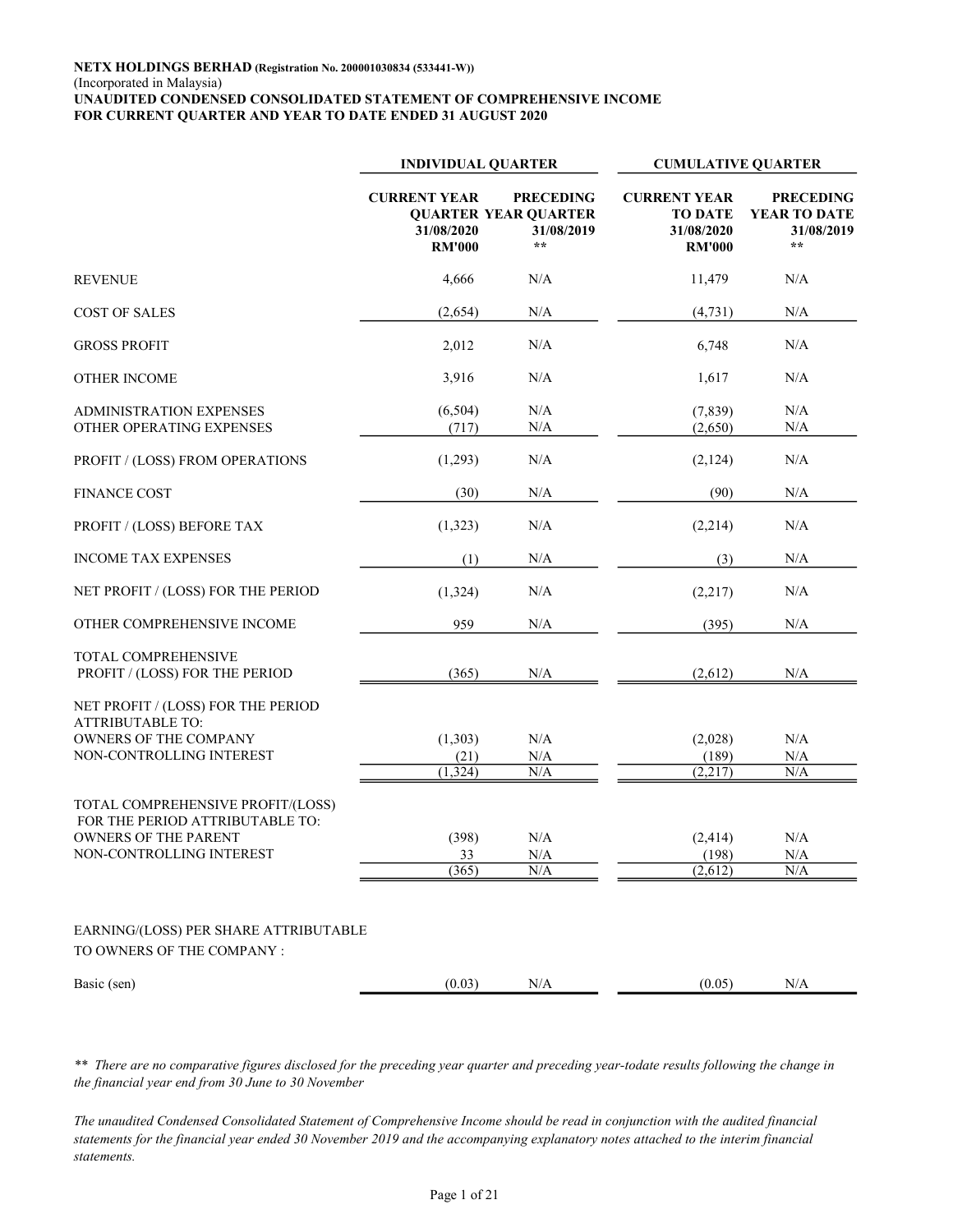#### NETX HOLDINGS BERHAD (Registration No. 200001030834 (533441-W)) (Incorporated in Malaysia) UNAUDITED CONDENSED CONSOLIDATED STATEMENT OF FINANCIAL POSITION AS AT 31 AUGUST 2020

|                                                               | <b>AS AT</b><br>31 Aug 2020<br><b>Unaudited</b><br><b>RM'000</b> | <b>AS AT</b><br>30 Nov 2019<br><b>Audited</b><br><b>RM'000</b> |
|---------------------------------------------------------------|------------------------------------------------------------------|----------------------------------------------------------------|
| <b>ASSETS</b>                                                 |                                                                  |                                                                |
| <b>NON-CURRENT ASSETS</b>                                     |                                                                  |                                                                |
| Property, Plant and Equipment                                 | 13,201                                                           | 10,568                                                         |
| <b>Intangible Assets</b>                                      | 22,260                                                           | 20,792                                                         |
| Other Investments<br>Marketable Securities                    | 7,326                                                            | 7,326                                                          |
|                                                               | 42,787                                                           | 38,686                                                         |
|                                                               |                                                                  |                                                                |
| <b>CURRENT ASSETS</b>                                         |                                                                  |                                                                |
| Inventories                                                   | 3                                                                | 16                                                             |
| <b>Trade Receivables</b>                                      | 4,763                                                            | 4,062                                                          |
| Other Receivables, Deposits and Prepayment<br>Tax Recoverable | 5,916<br>1                                                       | 2,162<br>$\mathbf{1}$                                          |
| <b>Cash and Bank Balances</b>                                 | 46,262                                                           | 35,229                                                         |
|                                                               | 56,945                                                           | 41,470                                                         |
|                                                               |                                                                  |                                                                |
| <b>TOTAL ASSETS</b>                                           | 99,732                                                           | 80,156                                                         |
| <b>EQUITIES AND LIABILITIES</b>                               |                                                                  |                                                                |
| <b>EQUITY ATTRIBUTABLE TO OWNERS OF THE PARENT</b>            |                                                                  |                                                                |
| Share Capital                                                 | 124,479                                                          | 103,280                                                        |
| Foreign Exchange Reserve                                      | (560)                                                            | (174)                                                          |
| <b>Retained Profits</b>                                       | (26, 126)<br>97,793                                              | (24,098)<br>79,008                                             |
| Non-Controlling Interest                                      | (2,899)                                                          | (2,701)                                                        |
| <b>TOTAL EQUITY</b>                                           | 94,894                                                           | 76,307                                                         |
|                                                               |                                                                  |                                                                |
| <b>NON-CURRENT LIABILITIES</b>                                |                                                                  |                                                                |
| Long Term Borrowing (Mortgage)                                | 1,714<br>1,714                                                   | 1,779<br>1,779                                                 |
|                                                               |                                                                  |                                                                |
| <b>CURRENT LIABILITIES</b>                                    |                                                                  |                                                                |
| <b>Trade Payables</b>                                         | 437                                                              | 422                                                            |
| Other Payables and Accruals                                   | 2,343                                                            | 1,198                                                          |
| Deferred Income                                               | 61                                                               | 121                                                            |
| Short Term Borrowing (Mortgage)                               | 283<br>3,124                                                     | 329<br>2,070                                                   |
|                                                               |                                                                  |                                                                |
| <b>TOTAL LIABILITIES</b>                                      | 4,838                                                            | 3,849                                                          |
| <b>TOTAL EQUITIES AND LIABILITIES</b>                         | 99,732                                                           | 80,156                                                         |
|                                                               |                                                                  |                                                                |
| Net Assets per share attributable to owners                   |                                                                  |                                                                |
| of the Company (RM)                                           | 0.02                                                             | 0.02                                                           |

The unaudited Condensed Consolidated Statement of Financial Position should be read in conjunction with the audited financial statements for the financial year ended 30 November 2019 and the accompanying explanatory notes attached to the interim financial statements.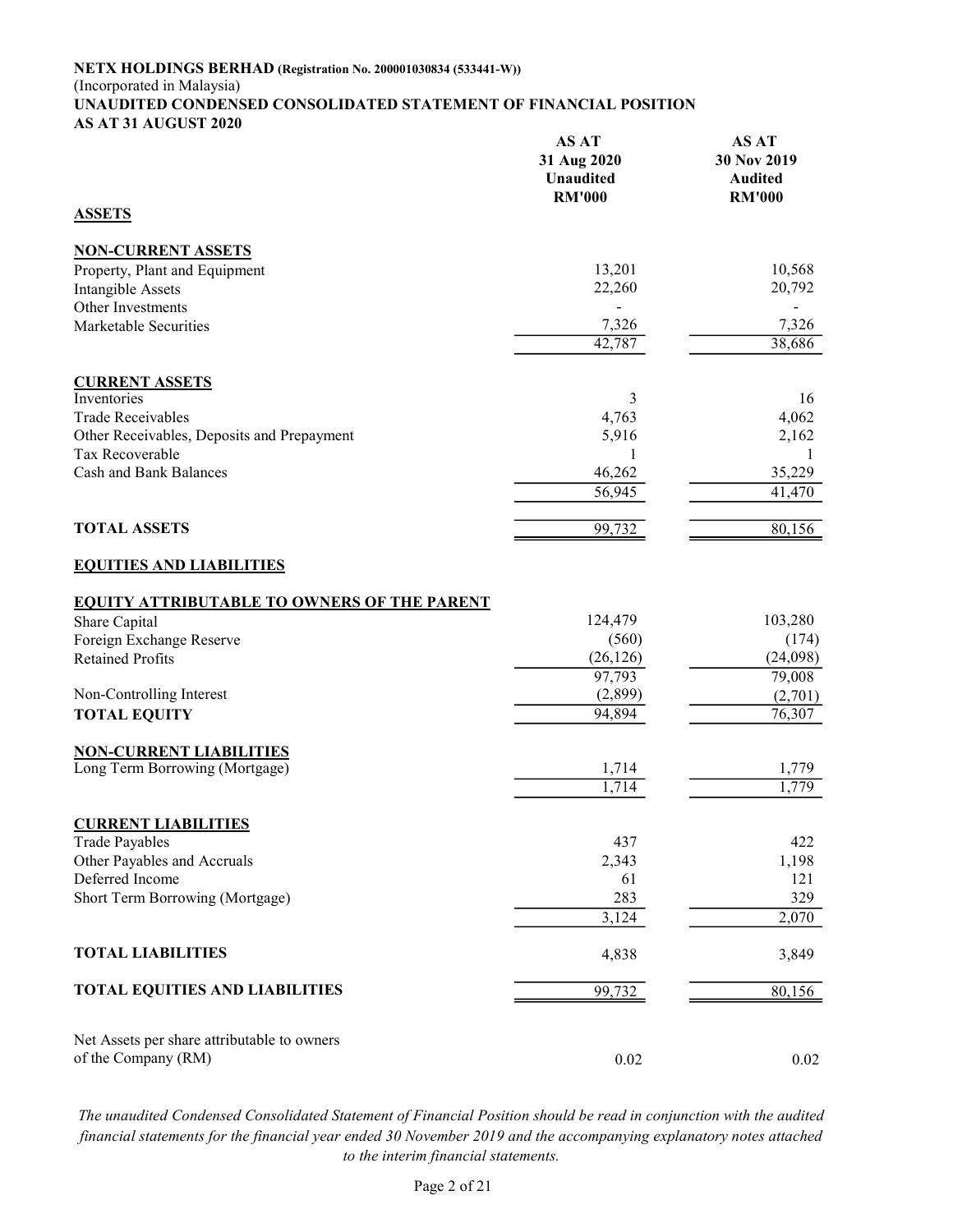#### NETX HOLDINGS BERHAD (Registration No. 200001030834 (533441-W)) (Incorporated in Malaysia) UNAUDITED CONDENSED CONSOLIDATED STATEMENT OF CHANGES IN EQUITY FOR YEAR TO DATE ENDED 31 AUGUST 2020

|                                                                                                                |                                 |                                 |                                 | ATTRIBUTABLE TO OWNER OF THE PARENT- |                                |                               |                                  |                                |
|----------------------------------------------------------------------------------------------------------------|---------------------------------|---------------------------------|---------------------------------|--------------------------------------|--------------------------------|-------------------------------|----------------------------------|--------------------------------|
|                                                                                                                |                                 | <b>NON - DISTRIBUTABLE</b>      |                                 |                                      | <b>DISTRIBUTABLE</b>           |                               |                                  |                                |
|                                                                                                                | <b>SHARE</b>                    | <b>SHARE OPTION</b>             | <b>WARRANT</b>                  | <b>FOREIGN</b><br><b>EXCHANGE</b>    | <b>ACCUMULATED</b>             |                               | <b>NON</b><br><b>CONTROLLING</b> | <b>TOTAL</b>                   |
|                                                                                                                | <b>CAPITAL</b><br><b>RM'000</b> | <b>RESERVE</b><br><b>RM'000</b> | <b>RESERVE</b><br><b>RM'000</b> | <b>RESERVE</b><br><b>RM'000</b>      | <b>LOSSES</b><br><b>RM'000</b> | <b>TOTAL</b><br><b>RM'000</b> | <b>INTEREST</b><br><b>RM'000</b> | <b>EQUITY</b><br><b>RM'000</b> |
| As at 1 December 2019                                                                                          | 103,280                         |                                 |                                 | (174)                                | (24,098)                       | 79,008                        | (2,701)                          | 76,307                         |
| Total Comprehensive income<br>for the financial period                                                         | $\sim$                          |                                 | $\overline{\phantom{a}}$        | (386)                                | (2,028)                        | (2, 414)                      | (198)                            | (2,612)                        |
| Transactions with owners:<br>Share Issuance<br>Share options granted under SIS<br>Issuance of shares under SIS | 9,359<br>11,840                 | 1,677<br>(1,677)                |                                 |                                      |                                | 9,359<br>1,677<br>10,163      |                                  | 9,359<br>1,677<br>10,163       |
| As at 31 August 2020                                                                                           | 124,479                         |                                 |                                 | (560)                                | (26, 126)                      | 97,793                        | (2,899)                          | 94,894                         |
|                                                                                                                |                                 |                                 |                                 |                                      |                                |                               |                                  |                                |
| As at 1 December 2018 **                                                                                       | N/A                             | N/A                             | N/A                             | N/A                                  | N/A                            | N/A                           | N/A                              | N/A                            |
| Net profit for the financial year representing<br>total comprehensive income for the period                    | N/A                             | N/A                             | N/A                             | N/A                                  | N/A                            | N/A                           | N/A                              | N/A                            |
| Transactions with owners:                                                                                      |                                 |                                 |                                 |                                      |                                |                               |                                  |                                |
| Share issuance during the year                                                                                 | N/A                             | N/A                             | N/A                             | N/A                                  | N/A                            | N/A                           | N/A                              | N/A                            |
| Share options granted under SIS                                                                                | N/A                             | N/A                             | N/A                             | N/A                                  | N/A                            | N/A                           | N/A                              | N/A                            |
| Issuance of shares under SIS                                                                                   | N/A                             | N/A                             | N/A                             | N/A                                  | N/A                            | N/A                           | N/A                              | N/A                            |
| As at 31 August 2019                                                                                           | N/A                             | N/A                             | N/A                             | N/A                                  | N/A                            | N/A                           | N/A                              | N/A                            |

\*\* There are no comparative figures disclosed for the preceding year following the change in the financial year end from 30 June to 30 November

The unaudited Condensed Statement of Changes in Equity should be read in conjunction with the audited financial statements for the financial year ended 30 November 2019 and the accompanying explanatory notes attached to the interim financial statements.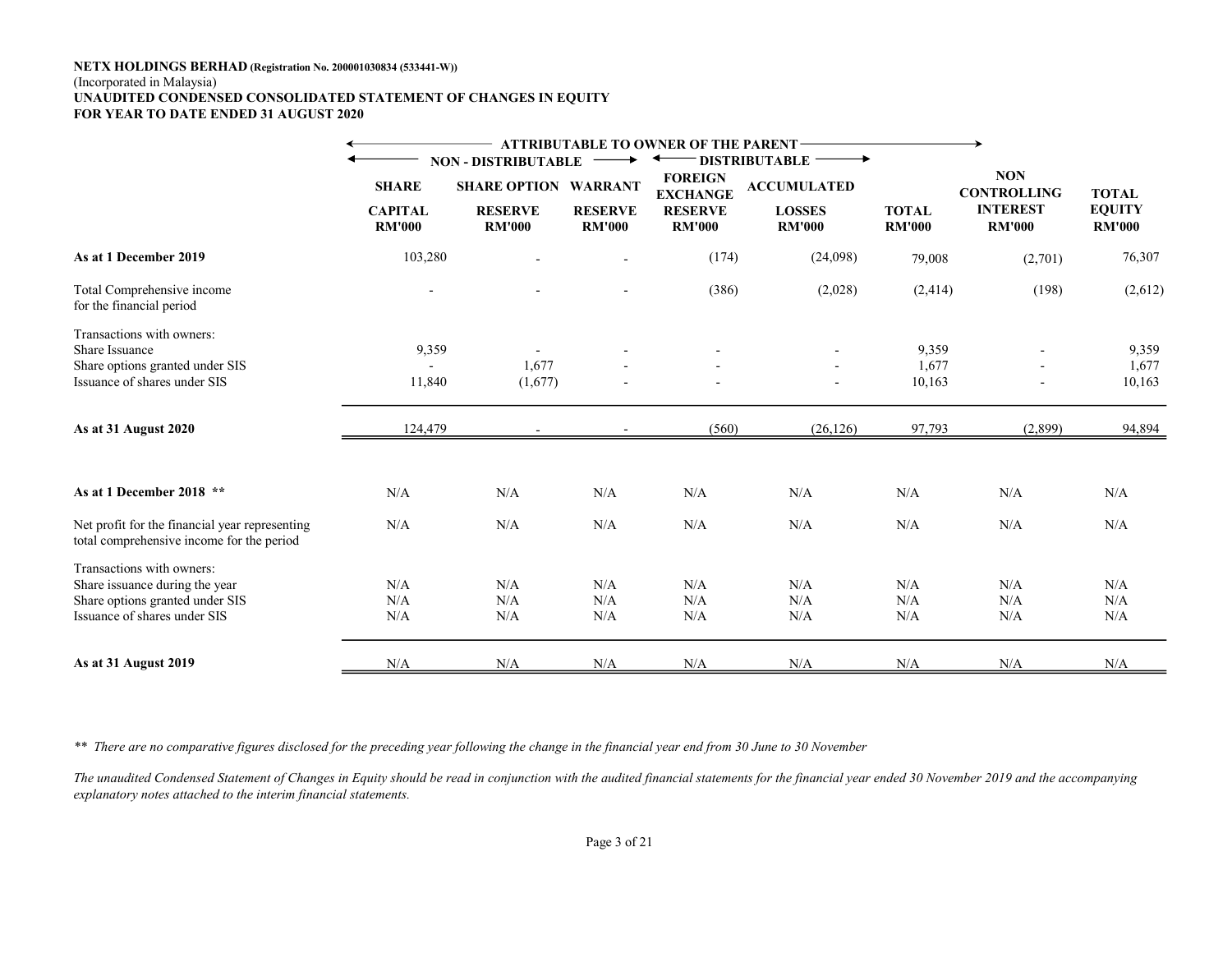#### NETX HOLDINGS BERHAD (Registration No. 200001030834 (533441-W)) (Incorporated in Malaysia) UNAUDITED CONDENSED CONSOLIDATED STATEMENT OF CASH FLOWS FOR YEAR TO DATE ENDED 31 AUGUST 2020

|                                                                                         | <b>CURRENT YEAR</b> | <b>PRECEDING YEAR</b> |
|-----------------------------------------------------------------------------------------|---------------------|-----------------------|
|                                                                                         | <b>TO DATE</b>      | <b>TO DATE</b>        |
|                                                                                         | 31/08/2020          | 31/08/2019            |
|                                                                                         | <b>RM'000</b>       | $\star \star$         |
| <b>CASH FLOWS FROM OPERATING ACTIVITIES</b>                                             |                     |                       |
| Profit / (Loss) before taxation                                                         | (2,214)             | N/A                   |
| Adjustment for:                                                                         |                     |                       |
| Depreciation of property, plant and equipment                                           | 1,013               | N/A                   |
| Amortisation of intangible assets                                                       | 924                 | N/A                   |
| Amortisation of deferred income                                                         | (170)               | N/A                   |
| Share-based payment expenses accrued                                                    | 1,677               | N/A                   |
| Property, plant and equipment written off                                               | 1                   | N/A                   |
| Loss on fair value revaluation on investment                                            | 33                  | N/A                   |
| Unrealised foreign exchange (gain)/loss                                                 | (327)               | N/A                   |
| Interest expense                                                                        | 90                  | N/A                   |
| Interest income                                                                         |                     | N/A                   |
|                                                                                         | (1,181)             |                       |
| Operating (loss)/profit before working capital changes                                  | (140)               | N/A                   |
| Decrease / (Increase) in current assets                                                 | (8,102)             | N/A                   |
| Increase / (Decrease) in current liabilities                                            | 920                 | N/A                   |
| Advance receipts for deferred income                                                    | 111                 | N/A                   |
| <b>Cash Used in Operations</b>                                                          | (7,211)             | N/A                   |
| Tax Refund / (Paid)                                                                     | (3)                 | N/A                   |
| Interest received                                                                       | 1,181               | N/A                   |
| Interest paid                                                                           | (90)                | N/A                   |
| <b>Net Cash Used in Operations</b>                                                      | (6, 123)            | N/A                   |
| <b>CASH FLOWS FROM INVESTING ACTIVITIES</b>                                             |                     |                       |
|                                                                                         |                     | N/A                   |
| Purchase of property, plant and equipment<br>Acquisition of intangible assets           | (99)                | N/A                   |
|                                                                                         | (2,221)             |                       |
| <b>Net Cash From/(Used in) Investing Activities</b>                                     | (2,320)             | N/A                   |
| <b>CASH FLOW FROM FINANCING ACTIVITIES</b>                                              |                     |                       |
| Proceed from issuance of shares                                                         | 19,521              | N/A                   |
| Repayment of term loans                                                                 | (111)               | N/A                   |
| <b>Net Cash Used in Financing Activities</b>                                            | 19,410              | N/A                   |
| NET CHANGE IN CASH AND CASH EQUIVALENTS                                                 | 10,967              | N/A                   |
| CASH AND CASH EQUIVALENTS BROUGHT FORWAL                                                | 35,229              | N/A                   |
| EFFECT ON FOREIGN CURRENCY TRANSLATION                                                  | 66                  | N/A                   |
| <b>CASH AND CASH EQUIVALENTS CARRIED FORWE</b>                                          | 46,262              | N/A                   |
| Cash and cash equivalents at end of year consist of :-<br><b>Cash and bank balances</b> | 46,262              | N/A                   |

\*\* There are no comparative figures disclosed for the preceding year following the change in the financial year end from 30 June to 30 November

The unaudited Condensed Consolidated Statement of Cash Flow should be read in conjunction with the audited financial statements for the financial period ended 30 November 2019 and the accompanying explanatory notes attached to the interim financial statements.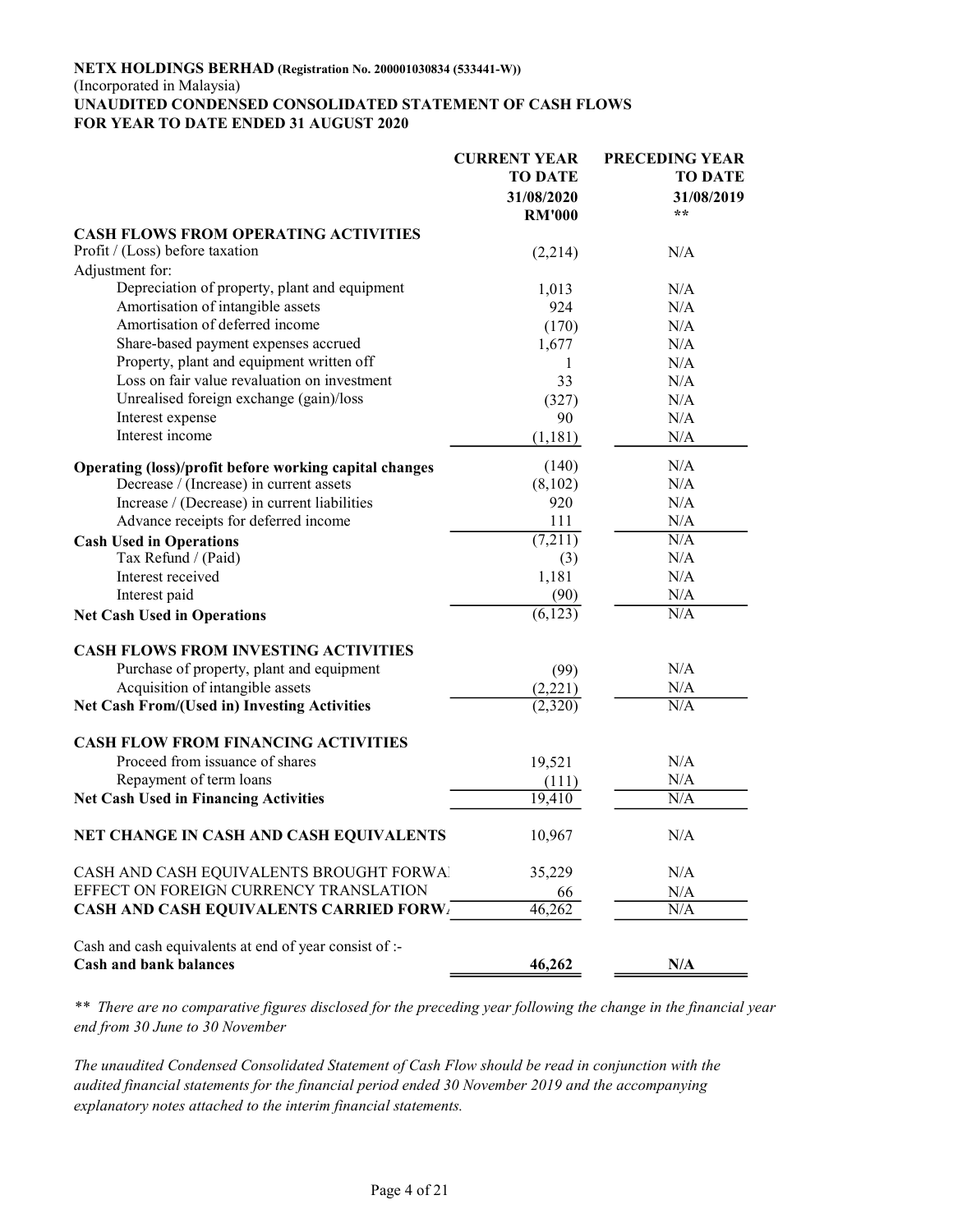#### NETX HOLDINGS BERHAD (Registration No. 200001030834 (533441-W))

(Incorporated in Malaysia)

## NOTES TO THE FINANCIAL STATEMENTS FOR CURRENT QUARTER AND YEAR TO DATE ENDED 31 AUGUST 2020

#### A. EXPLANATORY NOTES

#### A1 BASIS OF PREPARATION OF THE FINANCIAL STATEMENTS

 The interim financial statements are unaudited and have been prepared in accordance with Malaysian Financial Reporting Standards ("MFRS") 134 "Interim Financial Reporting" and Paragraph 9.22 of the Listing Requirements of Bursa Malaysia Securities Berhad ("Bursa Securities") for the ACE Market.

 The report should be read in conjunction with the audited financial statements of the Group for period ended 30 November 2019. The explanatory notes attached to the quarterly financial report provide an explanation on events and transactions that are significant to an understanding of the changes in the financial position and performance of the Group since the financial period ended 30 November 2019.

 The accounting policies and methods of computation adopted by the Group in the quarterly financial report are consistent with those adopted in the audited financial statements of the Group for the financial period ended 30 November 2019 except for the adoption of the following MFRS and Amendments to MFRS:

|                           |                                                                           | Effective for annual |
|---------------------------|---------------------------------------------------------------------------|----------------------|
|                           |                                                                           | periods beginning    |
|                           | MFRS and IC Interpretations (Including the Consequential Amendments)      | on or after          |
| MFRS 16                   | Leases                                                                    | 1 January 2019       |
| Amendments to MFRS 9      | Financial Instruments – Prepayment Features<br>with Negative Compensation | 1 January 2019       |
| Amendments to MFRS<br>119 | Employees Benefits - Plan Amendment,<br><b>Curtailment or Settlement</b>  | 1 January 2019       |
| Amendments to MFRS<br>128 | Investments in Associates and Joint Ventures                              | 1 January 2019       |
|                           | Annual Improvements to MFRS standards 2015 - 2017 Cycle                   | 1 January 2019       |
| IC Interpretation 23      | Uncertainty over Income Tax Treatments                                    | 1 January 2019       |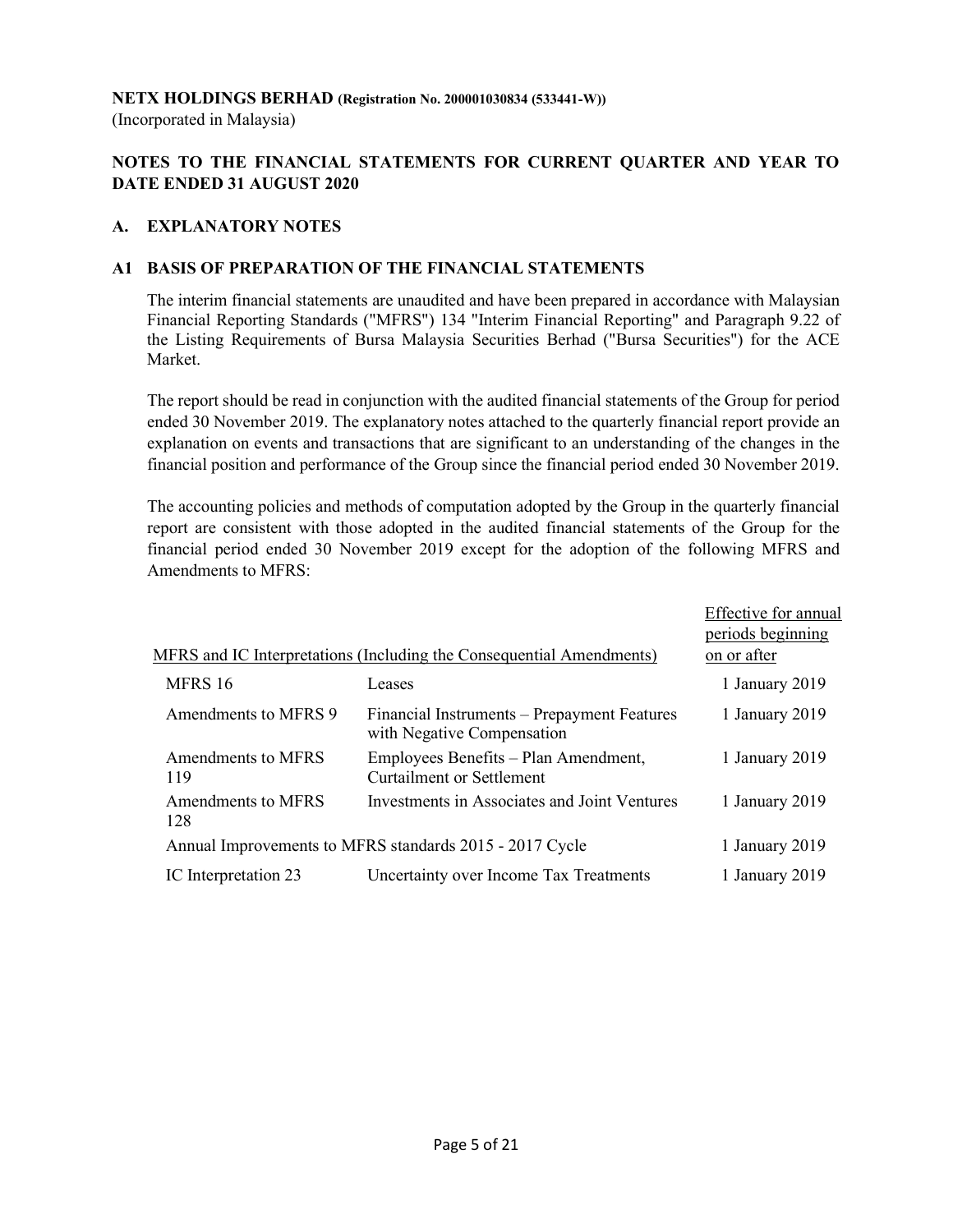## A1 BASIS OF PREPARATION OF THE FINANCIAL STATEMENTS (CONTINUED)

The adoption of the above pronouncements did not have material impact on the financial statements of the Group, except as follows:

#### MFRS 16 Leases

MFRS 16, which upon the effective date will supersede MFRS 117 Leases, introduces a single lessee accounting model and requires a lessee to recognise assets and liabilities for all leases with a term of more than 12 months, unless the underlying asset is of low value. Specifically, under MFRS 16, a lessee is required to recognise a right-of-use asset representing its right to use the underlying leased asset and a lease liability representing its obligation to make lease payments. Accordingly, a lessee should recognise depreciation of the right-of-use asset and interest on the lease liability, and also classifies cash repayments of the lease liability into a principal portion and an interest portion and presents them in the statement of cash flows. Also, the right-of- use asset and the lease liability are initially measured on a present value basis. The measurement includes non- cancellable lease payments and also includes payments to be made in optional periods if the lessee is reasonably certain to exercise an option to extend the lease, or not to exercise an option to terminate the lease. This accounting treatment is significantly different from the lessee accounting for leases that are classified as operating leases under the predecessor standard, MFRS 117.

In respect of the lessor accounting, MFRS 16 substantially carries forward the lessor accounting requirements in MFRS 117. Accordingly, a lessor continues to classify its leases as operating leases or finance leases, and to account for those two types of leases differently.

The Group is currently assessing the impact of adoption of MFRS 16. As at the date of authorisation of issue of the interim financial statements, this assessment process is still on-going. Thus, the impact of adoption cannot be determined and estimated reliably now until the process is complete.

The following MFRS and Amendments to MFRS have been issued by MASB but are not yet effective to the Group:

|                                 |                                                                          | Effective for annual |
|---------------------------------|--------------------------------------------------------------------------|----------------------|
|                                 |                                                                          | periods beginning    |
|                                 | MFRS and IC Interpretations (Including the Consequential Amendments)     | on or after          |
| Amendments to MFRS 2            | <b>Share-Based Payment</b>                                               | 1 January 2020       |
| Amendments to MFRS 3            | <b>Business Combinations</b>                                             | 1 January 2020       |
| Amendment to MFRS 6             | Exploration for and Evaluation of Mineral<br>Resources                   | 1 January 2020       |
| Amendment to MFRS 14            | <b>Regulatory Deferral Accounts</b>                                      | 1 January 2020       |
| Amendment to MFRS<br>101        | Presentation of Financial Reporting                                      | 1 January 2020       |
| Amendment to MFRS<br>108        | Accounting Policies, Change in Accounting<br><b>Estimates and Errors</b> | 1 January 2020       |
| <b>Amendment to MFRS</b><br>134 | <b>Interim Financial Reporting</b>                                       | 1 January 2020       |
| <b>Amendment to MFRS</b><br>137 | Provisions, Contingent Liabilities and<br><b>Contingent Assets</b>       | 1 January 2020       |
| <b>Amendment to MFRS</b><br>138 | <b>Intangible Assets</b>                                                 | 1 January 2020       |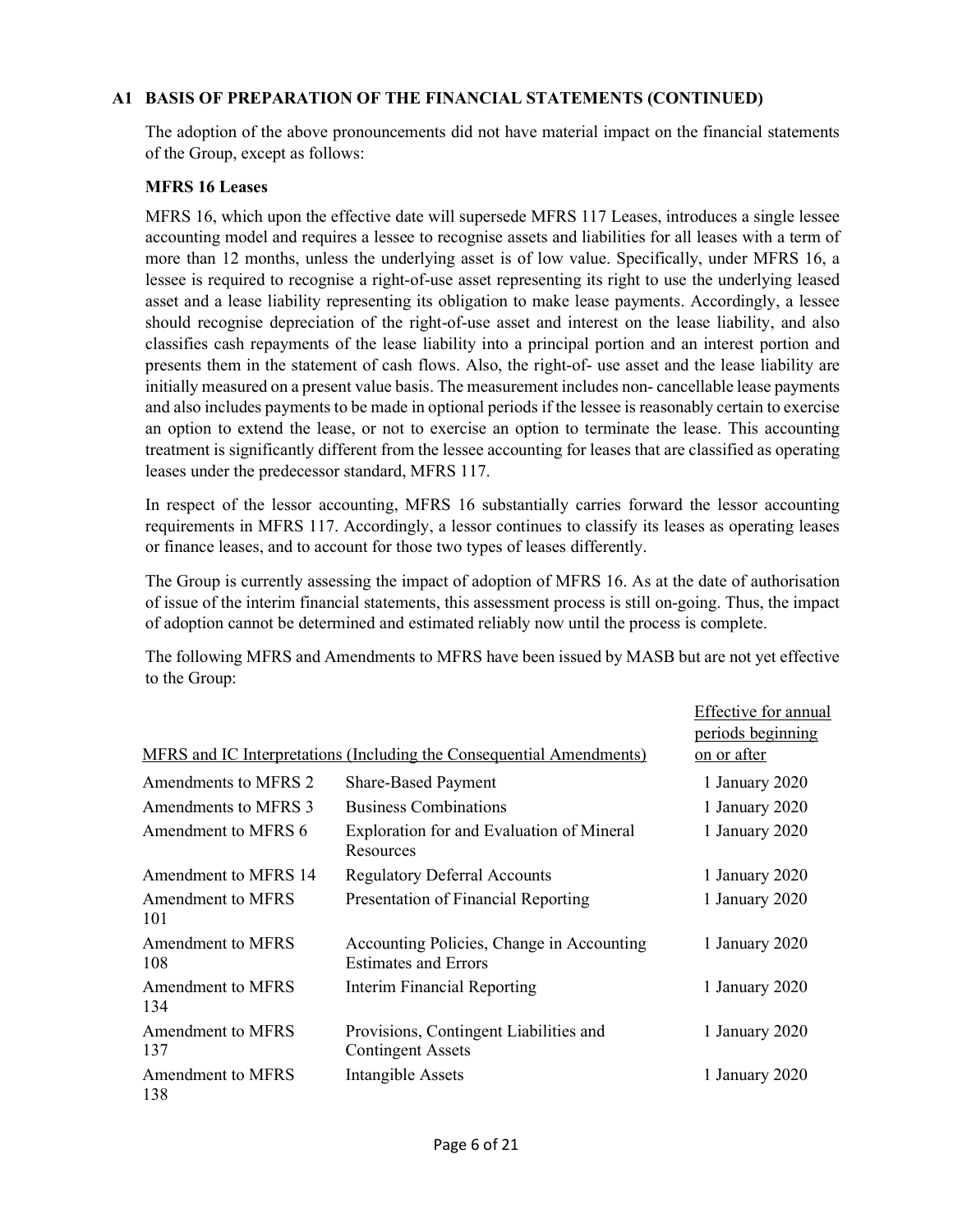| Amendment to IC<br>Interpretation 12                                                                             | <b>Services Concession Arrangements</b>                                                   | 1 January 2020                   |
|------------------------------------------------------------------------------------------------------------------|-------------------------------------------------------------------------------------------|----------------------------------|
| Amendment to IC<br>Interpretation 19                                                                             | Extinguishing Financial Liabilities with Equity<br>Instruments                            | 1 January 2020                   |
| Amendment to IC<br>Interpretation 20                                                                             | Stripping cost in the Production Phase of a<br>Surface Mine                               | 1 January 2020                   |
| Amendment to IC<br>Interpretation 22                                                                             | Foreign Currency Transactions and Advance<br>Consideration                                | 1 January 2020                   |
| Amendment to IC<br>Interpretation 132                                                                            | Intangible Assets – Web Site Costs                                                        | 1 January 2020                   |
| Amendment to MFRS 9,<br>139 and 7                                                                                | <b>Interest Rate Benchmark Reform</b>                                                     | 1 January 2020                   |
| MFRS 17                                                                                                          | Insurance Contracts #                                                                     | 1 January 2021                   |
| Amendments to MFRS 10<br>and $128$                                                                               | Sales or Contribution of Assets between an<br>Investor and its Associate or Joint Venture | Deferred until<br>further notice |
| $M_{11}$ and $L_{12}$ and $L_{13}$ and $L_{14}$ and $L_{15}$ and $L_{16}$ and $L_{17}$ and $L_{18}$ and $L_{19}$ |                                                                                           |                                  |

# Not applicable to the Group's existing activities

## A2 SEASONAL OR CYCLICAL FACTORS

The business operations of the Group are not subject to any seasonal or cyclical factors.

#### A3 UNUSUAL ITEMS DUE TO THEIR NATURE, SIZE OR INCIDENCE

 There were no unusual items affecting assets, liabilities, equity, net income or cash flows during current quarter and year to date ended 31 August 2020.

## A4 CHANGES IN ESTIMATES

 There were no changes in estimates that have had any material effect on current quarter and year to date ended 31 August 2020.

## A5 DEBT AND EQUITY SECURITIES

 There were no issuances, cancellations, repurchases, resale and repayments of debt and equity securities during current quarter and year to date ended 31 August 2020 other than as disclosed below:

- 1) 200,000,000 ordinary shares were issued under Share Issuance Scheme during 1<sup>st</sup> quarter.
- 2) 368,484,500 ordinary shares were issued under Share Issuance Scheme during  $2<sup>nd</sup>$  quarter
- 3) 390,038,800 ordinary shares were issued under Private Placement during  $2<sup>nd</sup>$  quater quarter
- 4) 186,961,000 ordinary shares were issued under Share Issuance Scheme during current quarter.
- 5) 459,891,000 ordinary shares were issued under Private Placement during current quarter.

#### A6 DIVIDENDS PAID

No dividends were paid during current quarter and year to date ended 31 August 2020.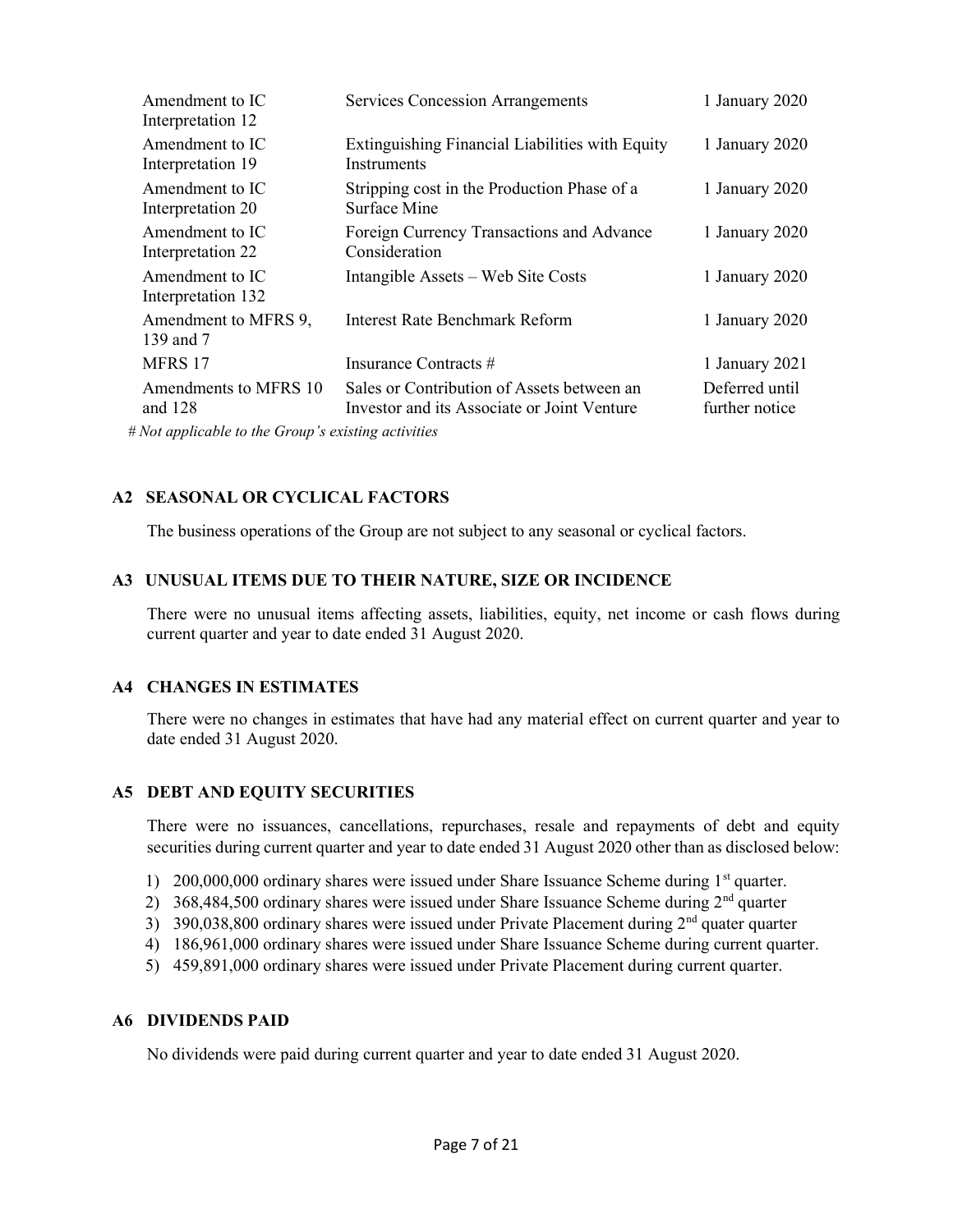## A7 SEGMENTAL INFORMATION

The Group's operating segments are classified according to the nature of activities as follow:-

| Electronic Payment services |                      | : Involved in terminal and other related services.                                                                                                                                                                                                        |
|-----------------------------|----------------------|-----------------------------------------------------------------------------------------------------------------------------------------------------------------------------------------------------------------------------------------------------------|
|                             |                      | Non-electronic Payment services : Involved in provision of turnkey solutions on the network<br>infrastructure, security management, research and development<br>of software, system design, integration and installation and<br>provision of IT services. |
| GEM                         | $\ddot{\phantom{a}}$ | Involved in provision of reservation and planning services and<br>its related solutions.                                                                                                                                                                  |

|                                                             | <b>Electronic</b><br>payment<br>services<br><b>RM'000</b> | Non-<br>electronic<br>payment<br>services<br><b>RM'000</b> | <b>GEM</b><br><b>RM'000</b> | <b>Elimination</b><br><b>RM'000</b> | <b>Total</b><br><b>RM'000</b> |
|-------------------------------------------------------------|-----------------------------------------------------------|------------------------------------------------------------|-----------------------------|-------------------------------------|-------------------------------|
| 2020                                                        |                                                           |                                                            |                             |                                     |                               |
| Revenue                                                     |                                                           |                                                            |                             |                                     |                               |
| External revenue                                            | 278                                                       | 11,008                                                     | 193                         |                                     | 11,479                        |
| Inter-company                                               | 264                                                       |                                                            | $\overline{4}$              | (268)                               |                               |
|                                                             | 542                                                       | 11,008                                                     | 197                         | (268)                               | 11,479                        |
| <b>Results</b>                                              |                                                           |                                                            |                             |                                     |                               |
| Segment operating profit/(loss)                             | (579)                                                     | 2,558                                                      | (3,070)                     |                                     | (1,091)                       |
| Other operating income                                      |                                                           |                                                            |                             |                                     | 1,617                         |
| Other operating expenses                                    |                                                           |                                                            |                             |                                     | (2,650)                       |
| Finance costs                                               |                                                           |                                                            |                             |                                     | (90)                          |
| Loss before taxation                                        |                                                           |                                                            |                             |                                     | (2,214)                       |
| Tax expenses                                                |                                                           |                                                            |                             |                                     | (3)                           |
| Loss after taxation                                         |                                                           |                                                            |                             |                                     | (2,217)                       |
| Non-controlling interests<br>Loss attributable to owners of |                                                           |                                                            |                             |                                     | 189                           |
| the Company                                                 |                                                           |                                                            |                             |                                     | (2,028)                       |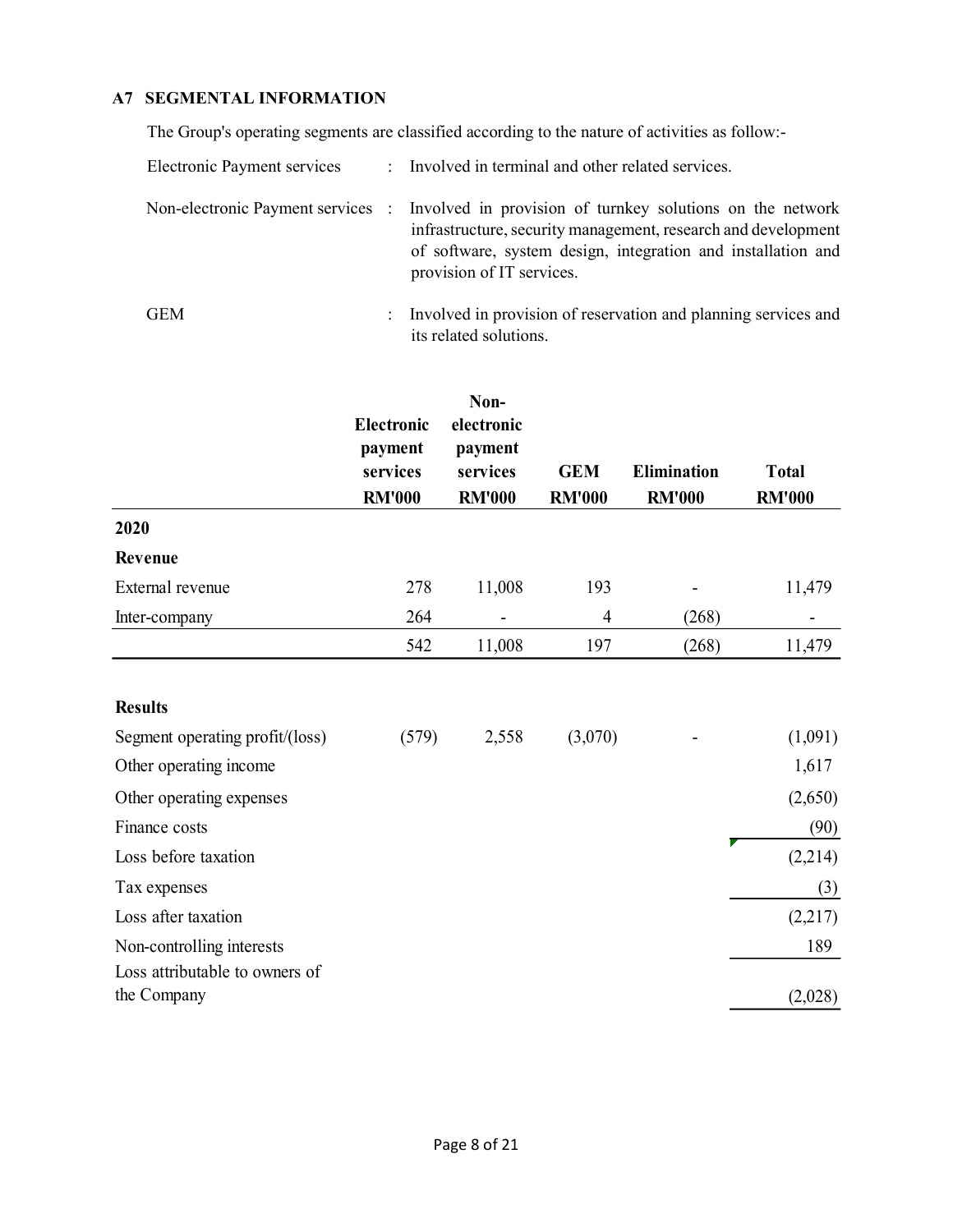#### A7 SEGMENTAL INFORMATION (CONTINUED)

|                                         | <b>Electronic</b><br>payment<br>services<br><b>RM'000</b> | Non-<br>electronic<br>payment<br>services<br><b>RM'000</b> | <b>GEM</b><br><b>RM'000</b> | <b>Elimination</b><br><b>RM'000</b> | <b>Total</b><br><b>RM'000</b> |
|-----------------------------------------|-----------------------------------------------------------|------------------------------------------------------------|-----------------------------|-------------------------------------|-------------------------------|
| <b>Segments assets</b>                  | 36,807                                                    | 32,121                                                     | 23,478                      |                                     | 92,406                        |
| Other investments and market securities |                                                           |                                                            |                             |                                     | 7,326                         |
| Total assets                            |                                                           |                                                            |                             |                                     | 99,732                        |
| <b>Segments liabilities</b>             | 79                                                        | 2,542                                                      | 220                         |                                     | 2,841                         |
| Term loan                               |                                                           |                                                            |                             |                                     | 1,997                         |
| <b>Total liabilities</b>                |                                                           |                                                            |                             |                                     | 4,838                         |

#### A8 VALUATION OF PROPERTY, PLANT AND EQUIPMENT

There were no valuation undertaken for property, plant and equipment.

#### A9 CHANGES IN THE COMPOSITION OF THE GROUP

There were no changes in the composition of the Group during current quarter and year to date ended 31 August 2020 other than as disclosed below:

- 1) On 28 February 2020, Gem Live Sdn Bhd, a wholly-owned subsidiary company had incorporated a new subsidiary company namely Gem Excite Sdn Bhd.
- 2) On 17 March 2020, the Company has incorporated a new subsidiary company namely E-Fx Sdn Bhd.

#### A10 CONTINGENT LIABILITIES

There were no material contingent liabilities not provided for as at the date of this report.

#### A11 SIGNIFICANT EVENTS DURING THE INTERIM REPORTING PERIOD

- 1) On 18 December 2019, 50,000,000 share options were offered to eligible employee at an exercise price of option of RM0.02 each.
- 2) On 9 January 2020, the Company proposed to undertake private placement of up to 10% of total number of issued shares of the Company to independent third party investors, as disclosed in note B8(D).
- 3) On 13 January 2020, 50,000,000 share options were offered to eligible employee at an exercise price of option of RM0.02 each.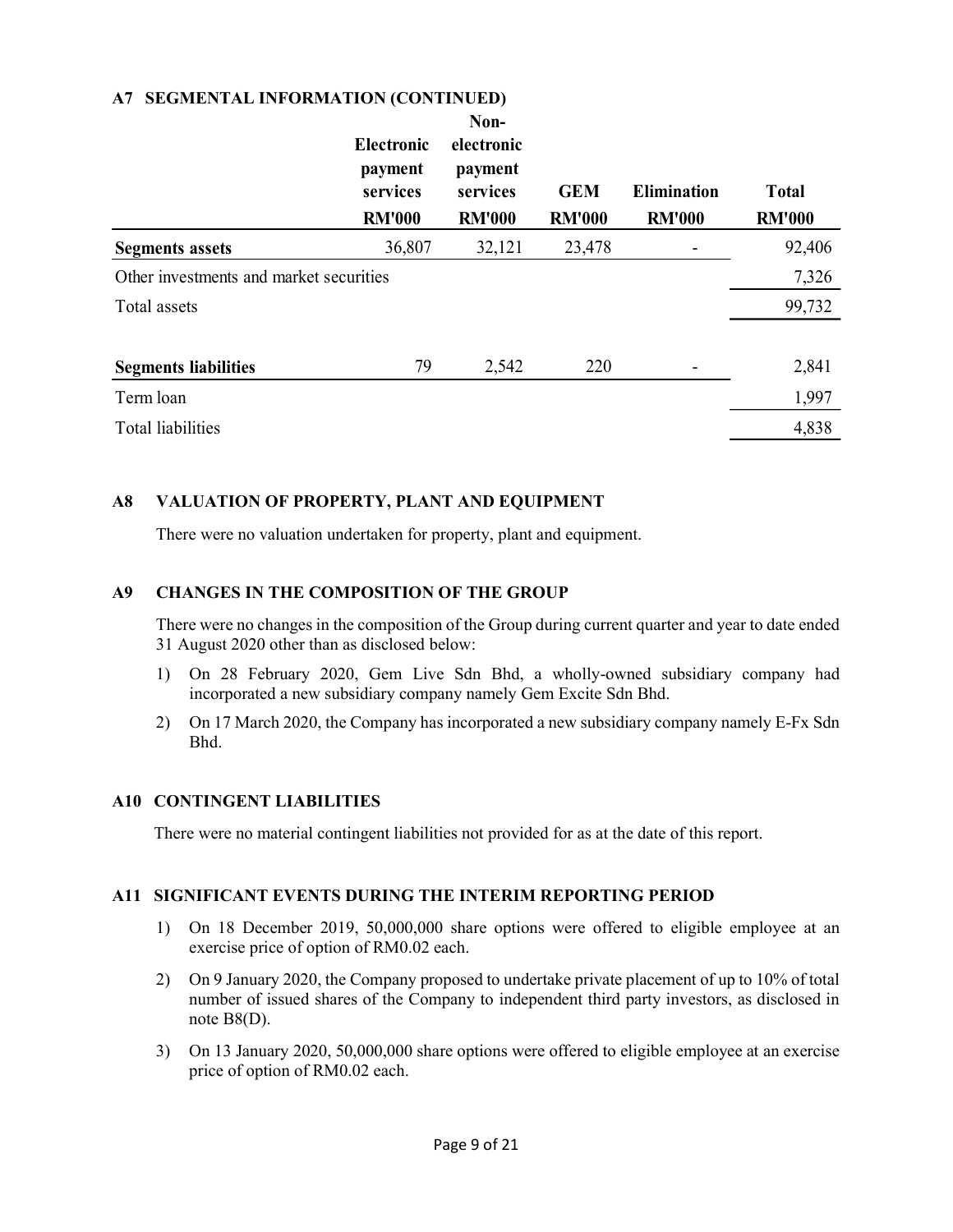- 4) On 5 February 2020, 50,000,000 share options were offered to eligible employee at an exercise price of option of RM0.02 each.
- 5) On 21 February 2020, 50,000,000 share options were offered to eligible employee at an exercise price of option of RM0.02 each.
- 6) On 2 March 2020, 60,000,000 share options were offered to eligible employee at an exercise price of option of RM0.0175 each.
- 7) On 6 April 2020, Gem Live Sdn Bhd ("GEM"), an indirect wholly-owned subsidiary had entered into a Memorandum of Understanding with Lambomove Sdn Bhd (formerly known as Oriented Media Services Sdn Bhd) ("Lambomove") for the appointment of Lambomove as GEM's food delivery service provider to its customers.
- 8) On 21 April 2020, 221,900,000 share options were offered to eligible employee at an exercise price of option of RM0.01 each.
- 9) On 29 April 2020, E-Fx Sdn Bhd, a wholly-owned subsidiary company, had entered into a collaboration agreement with Finexia Securities Ltd to introduce, promote and operate the Pointto-Point currency exchange digital platform with an inbuilt e-wallet function in Australia.
- 10) On 30 April 2020, 66,603,500 share options were offered to eligible employee at an exercise price of option of RM0.01 each.
- 11) On 14 May 2020, 19,981,000 share options were offered to eligible employee at an exercise price of option of RM0.0125 each.
- 12) On 29 May 2020, the Company proposed to undertake the private placement of up to 10% of the total number of issued shares of the Company (excluding treasury shares) to third party investors, as disclosed in note B7.
- 13) On 16 June 2020, 143,961,000 share options were offered to eligible employee at an exercise price of option of RM0.01 each.
- 14) On 25 June 2020, 43,000,000 share options were offered to eligible employee at an exercise price of option of RM0.0125 each.
- 15) On 15 July 2020, the Company proposed consolidation of every 50 ordinary shares in NetX into 1 NetX Share; and proposed renounceable rights issue of up to 629,491,596 new Shares ("Rights Shares") together with up to 314,745,798 free detachable warrants in NetX ("Warrants C") on the basis of 6 Rights Shares together with 3 free Warrants C for every 1 existing Share (after the Proposed Share Consolidation) held by the entitled shareholders.
- 16) On 14 August 2020, the Company revised its previous proposal to proposed consolidation of every 25 ordinary shares in NetX into 1 NetX Share; and proposed renounceable rights issue of up to 629,491,596 new Shares ("Rights Shares") together with up to 314,745,798 free detachable warrants in NetX ("Warrants C") on the basis of 6 Rights Shares together with 3 free Warrants C for every 2 existing Share (after the Proposed Share Consolidation) held by the entitled shareholders, as disclosed in note B7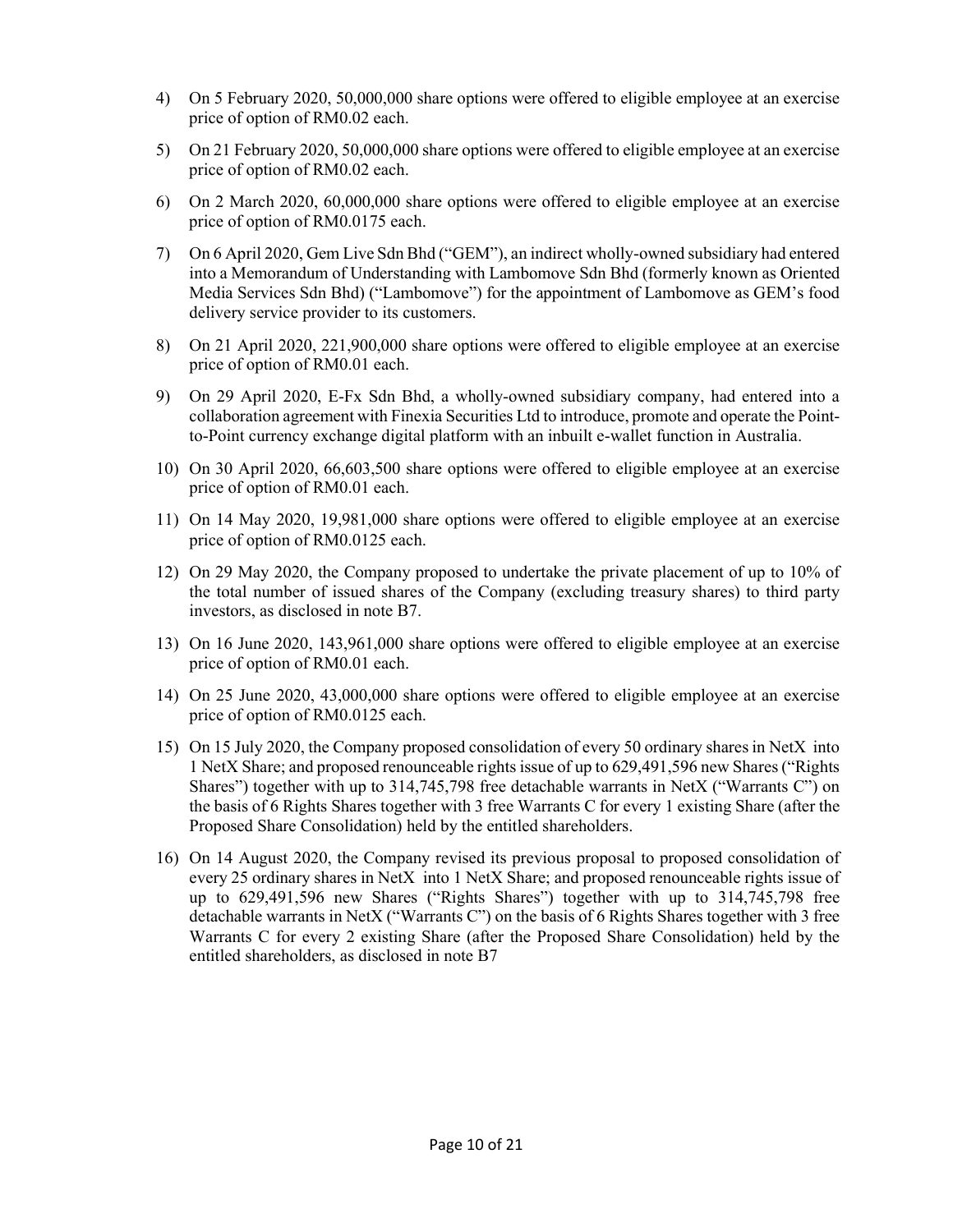#### A12 MATERIAL EVENTS SUBSEQUENT TO THE INTERIM REPORTING PERIOD

- 1) On 9 October 2020, Gem Pay Sdn Bhd, a subsidiary company had entered into a Collaboration Agreement with DGB Networks Sdn Bhd, a wholly owned subsidiary of DGB Asia Berhad, for the supply of up to 1,000 units of contactless payment terminals to aid cashless and e-wallet payment solutions via DGB Networks Sdn Bhd's next-generation artificial intelligences (AI) vending machines.
- 2) On 9 October 2020, Gem Pay Sdn Bhd, a subsidiary company had entered into a Memorandum of Understanding with XOX Media Sdn Bhd, a wholly owned subsidiary of XOX Bhd, for the purpose to discuss, explore and enter into negotiations in respect of a business arrangement to provide and rent to XOX Media Sdn Bhd of up to 1,000 units of contactless payment terminals an/or cashless e-wallet payment solutions to be incorporated into smart vending machines.
- 3) On 13 October 2020, Gem Pay Sdn Bhd, a subsidiary company signed a Letter of Intent with Mr Foo Jee Hai ("vendor") for the proposed acquisition of 1,800,000 ordinary shares in Emicro Capital (M) Sdn Bhd, representing 60% of the total issued and paid up share capital of Emicro Capital (M) Sdn Bhd for a sum to be determined later based on the due diligence exercise to be undertaken by the Company.

## A13 CAPITAL COMMITMENTS

The amount of commitments not provided for as at 31 August 2020 is as follows:

| Approved and contracted for:                                 | USD'000 | RM'000 |
|--------------------------------------------------------------|---------|--------|
| Registered share capital of FFUTL to be paid up by year 2048 | 8.889   | $\sim$ |

#### A14 RELATED PARTY TRANSACTIONS

 There were no significant transactions with related parties during current quarter and year to date ended 31 August 2020.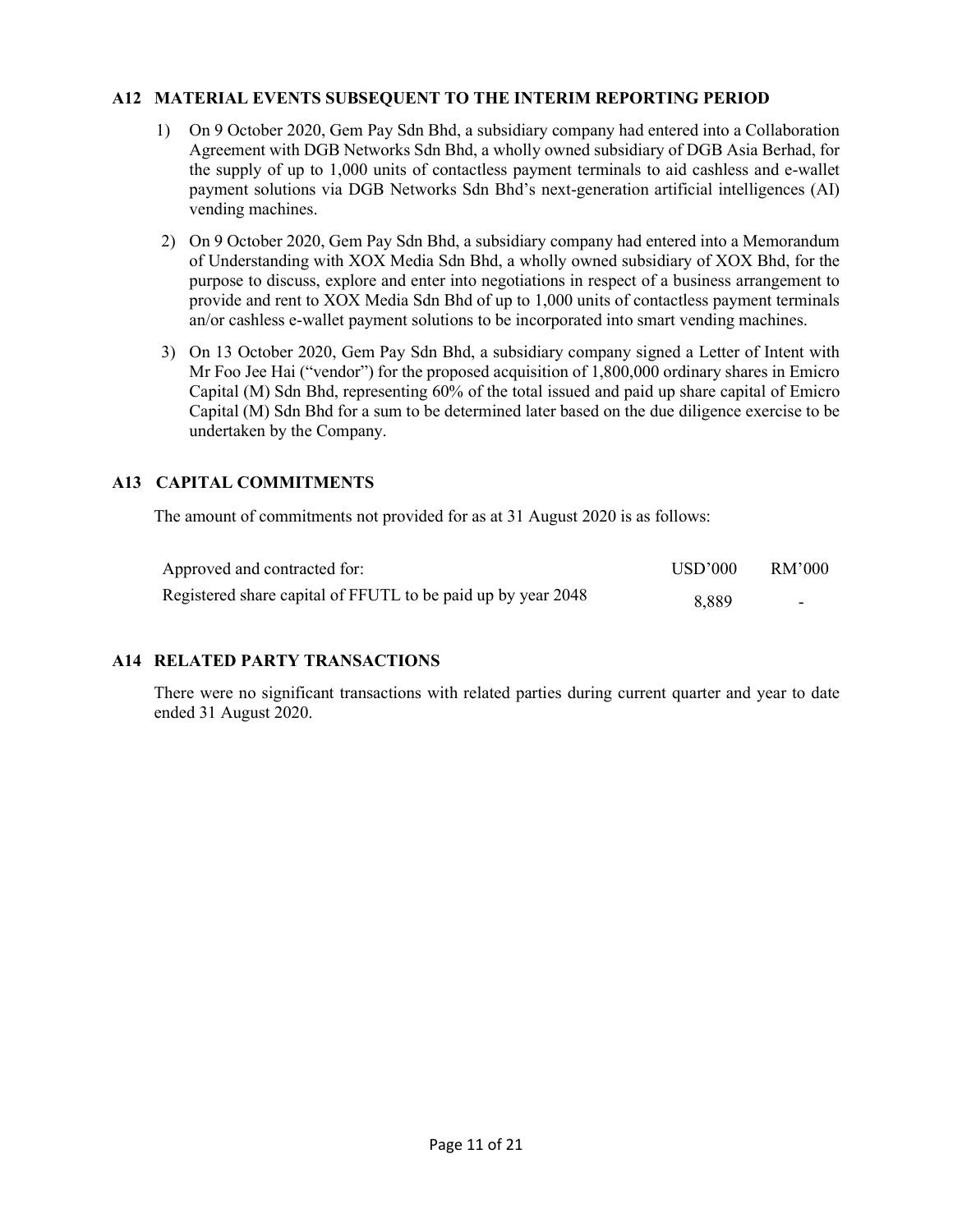|                               | <b>Individual Quarter</b> |               |                |      | <b>Cumulative Quarter</b> |               |                |               |
|-------------------------------|---------------------------|---------------|----------------|------|---------------------------|---------------|----------------|---------------|
|                               | <b>Ended</b>              | <b>Ended</b>  |                |      | <b>Ended</b>              | <b>Ended</b>  |                |               |
|                               | 31.8.2020                 | 31.8.2019     | <b>Changes</b> |      | 31.8.2020                 | 31.8.2019     | <b>Changes</b> |               |
| <b>Group Results</b>          | <b>RM'000</b>             | <b>RM'000</b> | <b>RM'000</b>  | $\%$ | <b>RM'000</b>             | <b>RM'000</b> | <b>RM'000</b>  | $\frac{0}{0}$ |
| Revenue                       | 4,666                     | N/A           |                |      | 11,479                    | N/A           |                |               |
| Gross Profit                  | 2,012                     | N/A           |                |      | 6,748                     | N/A           |                |               |
| Loss Before Interest and Tax  | (1,293)                   | N/A           |                |      | (2,124)                   | N/A           |                |               |
| Loss Before Tax               | (1,323)                   | N/A           |                |      | (2,214)                   | N/A           |                |               |
| Loss After Tax                | (1,324)                   | N/A           |                |      | (2,217)                   | N/A           |                |               |
| Loss Attributable to Ordinary |                           |               |                |      |                           |               |                |               |
| Equity Holders of the Company | (1,303)                   | N/A           |                |      | (2,028)                   | N/A           |                |               |

## B1 PERFORMANCE REVIEW

For the current quarter ended 31 August 2020, the Group recorded revenue of RM4.67 million. The revenue mainly derived from project sales of network equipment and infrastructure in Non-Payment Services Segment and rental of EFTPOS terminal to merchants.

The Group recorded a loss before taxation for the current quarter of RM1.32 million, mainly due to unrealized forex loss of RM3.5 million and share-based compensation expenses of RM0.39 million for share option granted to employees, cushioned by gain on fair value adjustment on investment in MLAB System Berhad of RM2.7 million.

For the 9 months ended 31 August 2020, the Group recorded revenue of RM11.48 million, which mainly derived from project sales of network equipment and infrastructure in Non-Payment Services Segment and rental of EFTPOS terminal to merchants.

The Group recorded a loss before taxation of RM2.21 million for 9 months ended 31 August 2020, mainly due to resources invested for expansion and promotion of the business and share-based compensation expenses of RM1.68 million for share option granted to employees, cushioned by unrealized forex gain of RM0.33 million.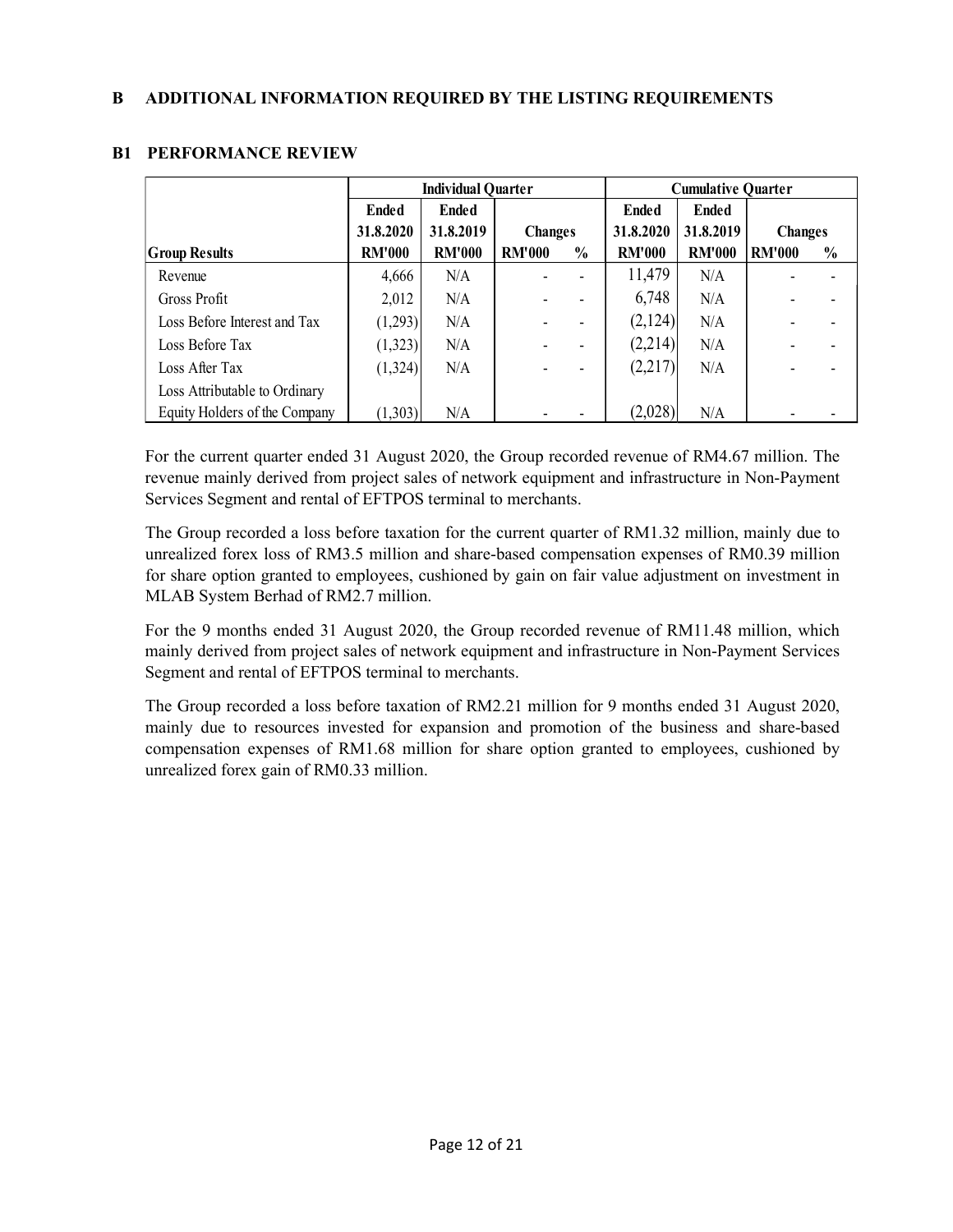## B1 PERFORMANCE REVIEW (CONTINUED)

|                                   | <b>Individual Quarter</b> |               |                | <b>Cumulative Quarter</b> |               |               |                |               |
|-----------------------------------|---------------------------|---------------|----------------|---------------------------|---------------|---------------|----------------|---------------|
|                                   | <b>Ended</b>              | <b>Ended</b>  |                |                           | <b>Ended</b>  | <b>Ended</b>  |                |               |
|                                   | 31.8.2020                 | 31.8.2019     | <b>Changes</b> |                           | 31.8.2020     | 31.8.2019     | <b>Changes</b> |               |
| <b>Electronic Payment Segment</b> | <b>RM'000</b>             | <b>RM'000</b> | <b>RM'000</b>  | $\frac{0}{0}$             | <b>RM'000</b> | <b>RM'000</b> | <b>RM'000</b>  | $\frac{6}{6}$ |
| Revenue                           | 68                        | N/A           |                |                           | 278           | N/A           |                |               |
| Gross Profit                      | $\mathcal{L}$             | N/A           |                |                           | 101           | N/A           |                |               |
| Loss Before Interest and Tax      | (185)                     | N/A           |                |                           | (588)         | N/A           |                |               |
| Loss Before Tax                   | (185)                     | N/A           |                |                           | (588)         | N/A           |                |               |
| Loss After Tax                    | (185)                     | N/A           |                |                           | (588)         | N/A           |                |               |

Electronic Payment Services Segment

For the current quarter and year to-date ended 31 August 2020, Electronic payment services segment reported revenue of RM0.07 million and RM0.28 million respectively. The revenue mainly derived from rental of EFTPOS terminal to merchants.

The loss before tax of RM0.18 million in current quarter and RM0.59 million in year to-date ended 31 August 2020, mainly due to minimum resources required to service the merchants and the general administrative expenses.

|                                | <b>Individual Quarter</b> |               |                | <b>Cumulative Quarter</b> |               |               |                |               |
|--------------------------------|---------------------------|---------------|----------------|---------------------------|---------------|---------------|----------------|---------------|
|                                | <b>Ended</b>              | <b>Ended</b>  |                |                           | <b>Ended</b>  | <b>Ended</b>  |                |               |
| <b>Non-Electronic Payment</b>  | 31.8.2020                 | 31.8.2019     | <b>Changes</b> |                           | 31.8.2020     | 31.8.2019     | <b>Changes</b> |               |
| Segment                        | <b>RM'000</b>             | <b>RM'000</b> | <b>RM'000</b>  | $\frac{0}{0}$             | <b>RM'000</b> | <b>RM'000</b> | <b>RM'000</b>  | $\frac{0}{0}$ |
| Revenue                        | 4,500                     | N/A           |                |                           | 11,008        | N/A           |                |               |
| Gross Profit                   | 2,000                     | N/A           |                |                           | 6,628         | N/A           |                |               |
| Profit Before Interest and Tax | (2,121)                   | N/A           |                |                           | 4,160         | N/A           |                |               |
| Profit Before Tax              | (2,151)                   | N/A           |                |                           | 4,070         | N/A           |                |               |
| Profit After Tax               | (2,152)                   | N/A           |                |                           | 4,067         | N/A           |                |               |

#### Non-electronic Payment Services Segment

This segment achieved revenue of RM4.5 million in current quarter and RM11.01 million in year todate ended 31 August 2020, mainly derived from project sales of network equipment and infrastructure. Currently this segment only supplies network equipment and infrastructure on a confirmed project basis.

This segment achieved a loss before tax of RM2.15 million in current quarter, mainly due to unrealized forex loss of RM3.5 million. The profit before tax of RM4.07 million for year to-date ended 31 August 2020, mainly due to gross profit from the project sales and unrealized forex gain of RM0.33 million.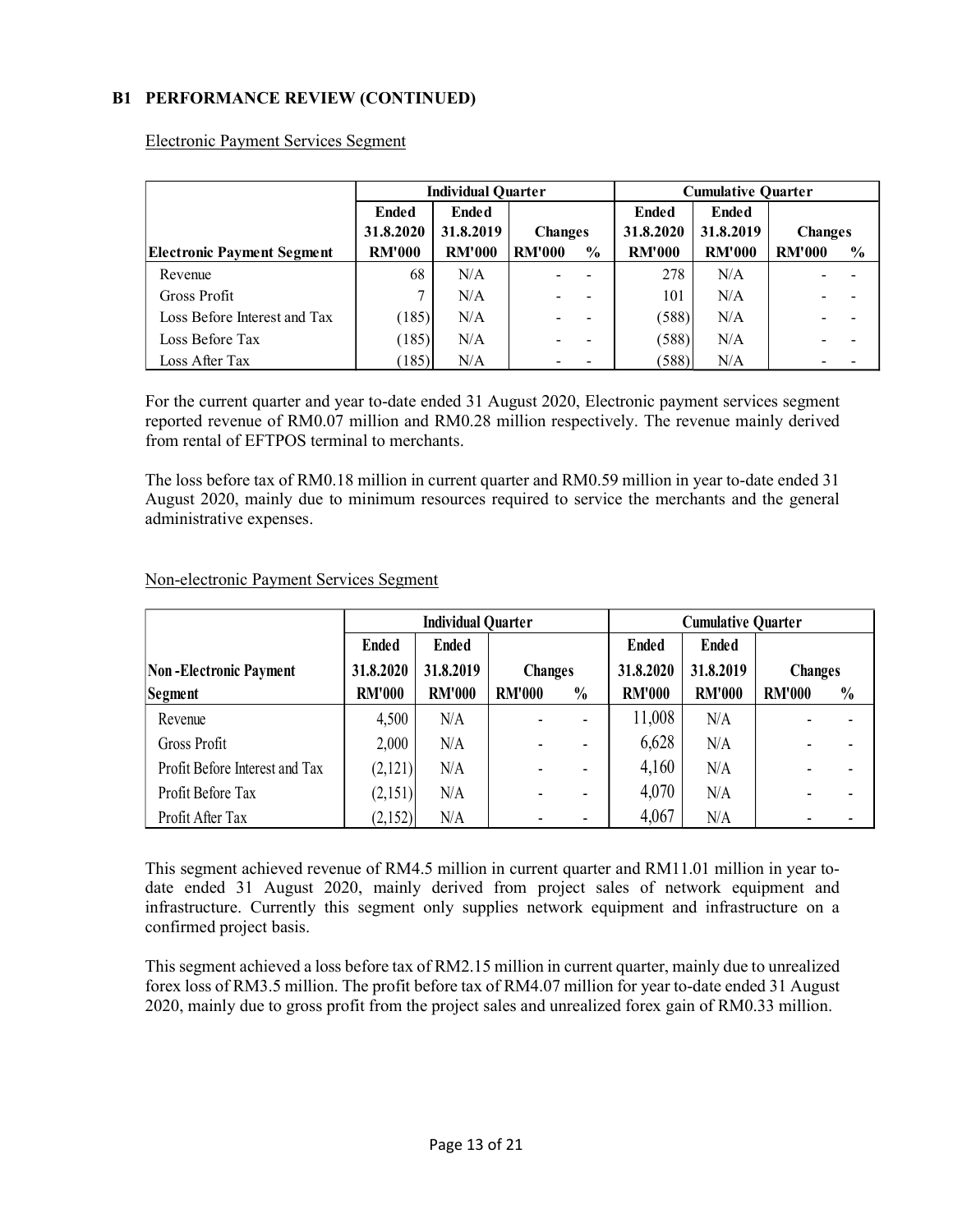## B1 PERFORMANCE REVIEW (CONTINUED)

|                              | <b>Individual Quarter</b> |               |                |               | <b>Cumulative Quarter</b> |               |                |               |
|------------------------------|---------------------------|---------------|----------------|---------------|---------------------------|---------------|----------------|---------------|
|                              | <b>Ended</b>              | <b>Ended</b>  |                |               | <b>Ended</b>              | <b>Ended</b>  |                |               |
|                              | 31.8.2020                 | 31.8.2019     | <b>Changes</b> |               | 31.8.2020                 | 31.8.2019     | <b>Changes</b> |               |
| <b>GEM</b>                   | <b>RM'000</b>             | <b>RM'000</b> | <b>RM'000</b>  | $\frac{0}{0}$ | <b>RM'000</b>             | <b>RM'000</b> | <b>RM'000</b>  | $\frac{0}{0}$ |
| Revenue                      | 98                        | N/A           |                |               | 193                       | N/A           |                |               |
| Gross Profit                 |                           | N/A           |                |               | 19                        | N/A           |                |               |
| Loss Before Interest and Tax | (1,288)                   | N/A           |                |               | (3,986)                   | N/A           |                |               |
| Loss Before Tax              | (1,288)                   | N/A           |                |               | (3,986)                   | N/A           |                |               |
| Loss After Tax               | (1,288)                   | N/A           |                |               | (3,986)                   | N/A           |                |               |

#### GEM Segment

This segment recorded a loss before tax of RM1.29 million in current quarter and RM3.99 million in year to-date ended 31 August 2020 mainly due to resources invested for expansion and promotion of the business.

# PRECEDING QUARTER Preceding Quarter Ended Ended 31.8.2020 31.05.2020 Group Results RM'000 RM'000 RM'000 % Revenue 1 4,666 3,151 1,515 48 Profit Attributable to Ordinary Current Quarter Changes

B2 COMMENT ON MATERIAL CHANGE IN PERFORMANCE COMPARED WITH

Gross Profit  $2,012$   $2,626$   $(614)$   $(23)$ Profit Before Interest and Tax  $(1,293)$   $(3,347)$   $(132)$ Profit Before Tax  $(1,323)$   $(3,347)$   $(133)$ Profit After Tax  $(1,324)$   $(5,348)$   $(133)$ Equity Holders of the Company  $(1,303)$   $(4,984)$   $(135)$ 

The Group recorded revenue of RM4.67 million in current quarter, higher than RM3.15 million in previous quarter. Both current and previous quarter revenue are mainly derived from project sales of network equipment and infrastructure in Non-payment segment.

The Group recorded loss before tax of RM1.32 million in current quarter. As compared to profit before tax of RM4.02 million in previous quarter, the losses were mainly due to unrealized forex loss of RM3.5 million as compared to unrealized forex gain of RM4.07 million in previous quarter, cushioned by gain on fair value adjustment on investment in MLAB System Berhad of RM2.7 million as compared to RM1.19 million in previous quarter.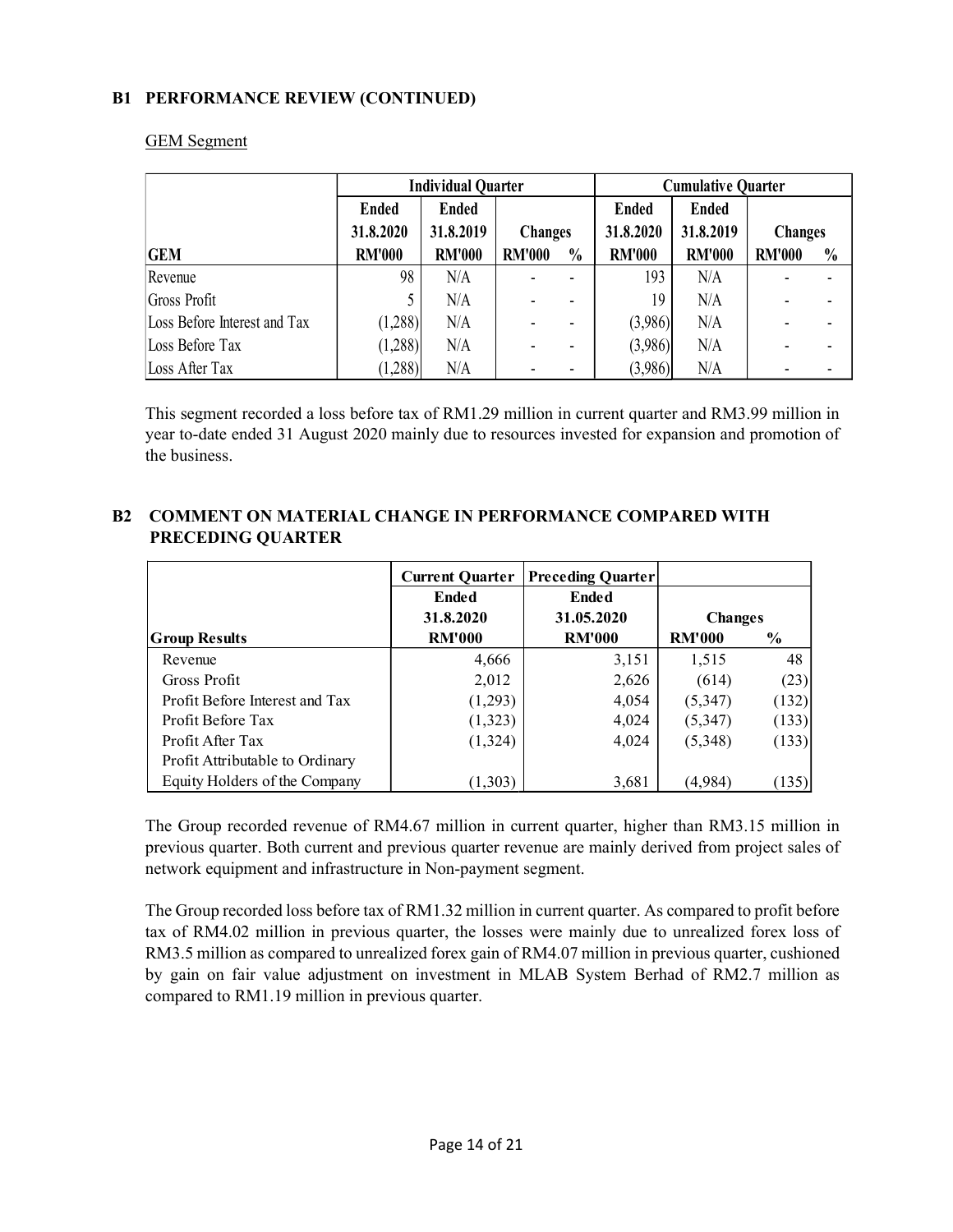## B3 FUTURE PROSPECTS

The Group has upgraded the GEM application and relaunching it with a new name – GEM Spot in December 2019, which is in-line with the company's new vision of putting a spotlight on all F&B merchants in Klang Valley through its new comprehensive F&B directory listing that allows users to search, get essential information, make plans and place their bookings conveniently all at once.

At the same time, GemSpot Lite, the merchant web application created to support the backend of F&B businesses has launched alongside GemSpot, focusing on the three main pillars of any F&B business which are sales, operations and marketing. The GemSpot Lite platform is set as a replacement for a merchant's business backend and will assist in reservation management, floor planning and even sales tracking, all within an easy-to-use and dynamic user interface.

In light of the ongoing COVID-19 pandemic which has resulted in a nationwide Movement Control Order (MCO) enforced by the Malaysian Government since 18th March 2020, GemSpot has pivoted its business model to now cater to on-demand food delivery with users being able to order food and beverages in-app as restaurants are currently unable to serve patrons in their outlets and are compelled to resort to takeaway and delivery options for retail survival.

At this juncture, the Group plans to maintain the on-demand food delivery feature as a permanent component of the GEM Universe ecosystem. GemSpot will also offer digital marketing support through its unique Key Opinion Leader (KOL) marketing program which will be built into the existing GemSpot app platform and is meant to function as a marketing awareness tool for businesses. The development for these enhancements have commenced in April 2020 and is expected to be fully completed by stages in third quarter of 2021. Alongside with the enhancement, the Group intends to intensify its marketing efforts via various marketing and promotional activities aimed at consumers, KOL, F&B merchants and event organisers. These marketing initiatives are expected to create brand awareness and to generate a larger traffic and user base.

The Group also recognizes that while e-wallets as a financial payment product have a legitimate place in our financial system, there is a further need and opportunity to build an ecosystem for both merchants and e-wallet companies to work together and leverage off each other's industrial capabilities. The focus moving forward would be to build up the entire user experience with GEM's platform ecosystem that is meant to grow both user base and increase the touchpoints for merchants who are looking to elevate their businesses. This will ultimately improve the overall internal structure of financial management and benefit all parties.

Whilst we remain cautious over the outlook of the economy, the Group will continue to explore new business opportunities to invest. The Group will continue to reinvent and improve the business and will take affirmative steps to expand the Group's scope. Despite the uncertain market condition, the Group is optimistic to deliver a reasonable performance for the financial year ending 30 November 2020.

## B4 PROFIT FORECAST OR PROFIT GUARANTEE

There is no profit forecast and profit guarantee provided by the Company.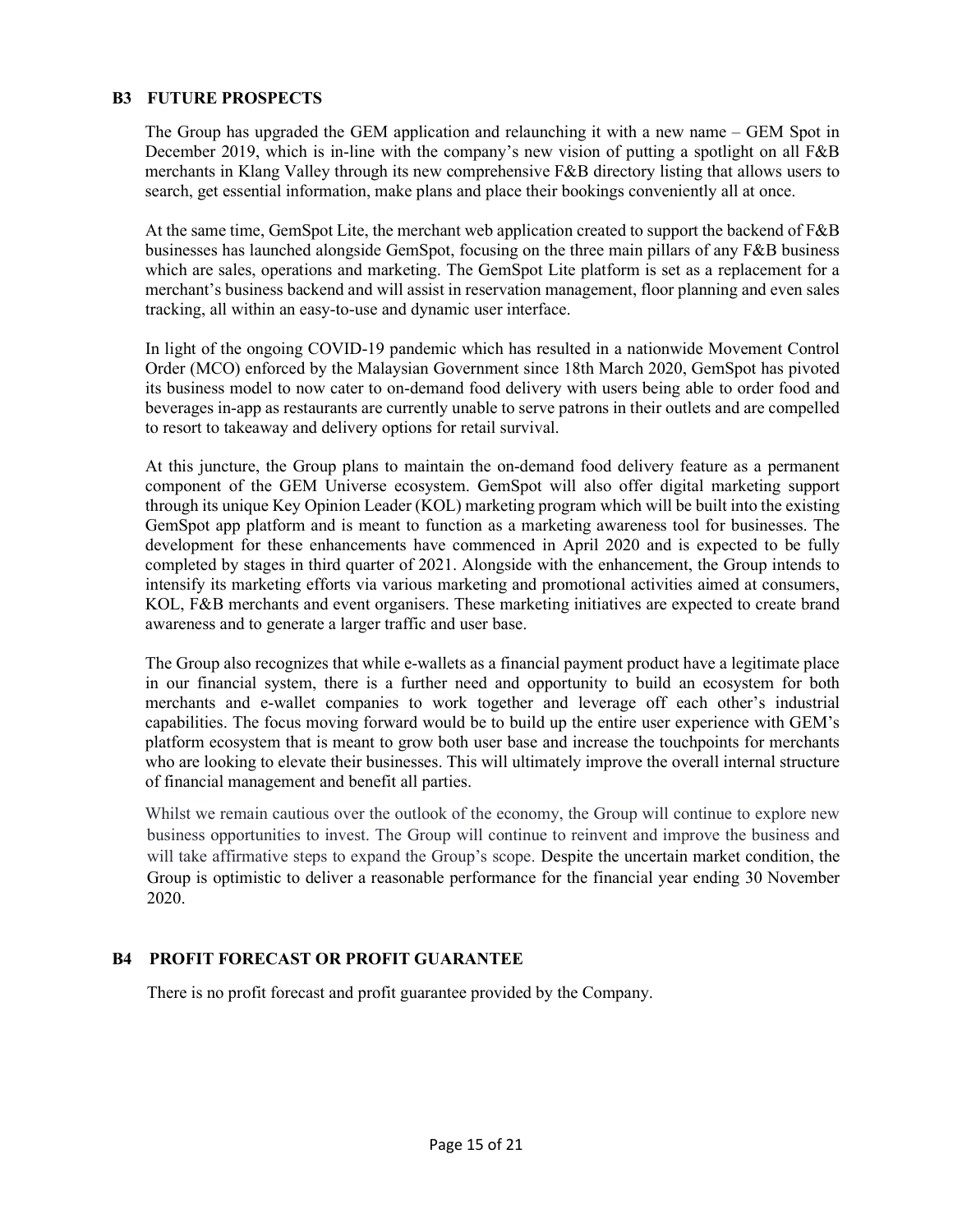## B5 PROFIT / (LOSS) BEFORE TAX

|                                                                       |                            | <b>Individual Quarter</b>                                                                   | <b>Cumulative Quarter</b>                     |                                          |  |
|-----------------------------------------------------------------------|----------------------------|---------------------------------------------------------------------------------------------|-----------------------------------------------|------------------------------------------|--|
|                                                                       |                            | <b>Current Preceding Year</b><br><b>Quarter Corresponding</b><br><b>Ended Quarter Ended</b> | Current<br><b>Year Todate</b><br><b>Ended</b> | Preceding<br><b>Year Todate</b><br>Ended |  |
|                                                                       | 31.8.2020<br><b>RM'000</b> | 31.8.2019<br><b>RM'000</b>                                                                  | 31.8.2020<br><b>RM'000</b>                    | 31.8.2019<br><b>RM'000</b>               |  |
| Profit/(Loss) before tax is stated after<br>$charging/(crediting)$ :- |                            |                                                                                             |                                               |                                          |  |
| Depreciation of PPE                                                   | 344                        | N/A                                                                                         | 1,013                                         | N/A                                      |  |
| Amortisation of intangible assets                                     | 309                        | N/A                                                                                         | 924                                           | N/A                                      |  |
| Property, plant and equipment written off                             | $\overline{\phantom{a}}$   | N/A                                                                                         |                                               | N/A                                      |  |
| Interest expense                                                      | 30                         | N/A                                                                                         | 90                                            | N/A                                      |  |
| Foreign exchange (gain) / loss                                        | 3,548                      | N/A                                                                                         | (328)                                         | N/A                                      |  |
| Interest income                                                       | (1,175)                    | N/A                                                                                         | (1,181)                                       | N/A                                      |  |
| Rental income                                                         | (29)                       | N/A                                                                                         | (76)                                          | N/A                                      |  |
| FV (Gain)/Loss on Investment                                          | (2,694)                    | N/A                                                                                         | 33                                            | N/A                                      |  |
| Share-based Compensation expenses                                     | 394                        | N/A                                                                                         | 1,677                                         | N/A                                      |  |

#### B6 TAXATION

|                     |                                                           | <b>Individual Quarter</b>                                                                    | <b>Cumulative Quarter</b>                                                |                                                                                      |  |
|---------------------|-----------------------------------------------------------|----------------------------------------------------------------------------------------------|--------------------------------------------------------------------------|--------------------------------------------------------------------------------------|--|
|                     | Current<br>Quarter<br>Ended<br>31.8.2020<br><b>RM'000</b> | <b>Preceding Year</b><br>Corresponding<br><b>Quarter Ended</b><br>31.8.2019<br><b>RM'000</b> | <b>Current Year</b><br><b>Todate Ended</b><br>31.8.2020<br><b>RM'000</b> | <b>Preceding</b><br><b>Year Todate</b><br><b>Ended</b><br>31.8.2019<br><b>RM'000</b> |  |
| Current period      |                                                           |                                                                                              |                                                                          |                                                                                      |  |
| - Income taxation   |                                                           | N/A                                                                                          | 3                                                                        | N/A                                                                                  |  |
| - Deferred taxation |                                                           | N/A                                                                                          |                                                                          | N/A                                                                                  |  |
| Total               |                                                           | N/A                                                                                          | 3                                                                        | N/A                                                                                  |  |

 The Malaysian income tax is calculated at the statutory tax rate of 24% of the estimated taxable profit for the financial year.

 The effective tax rate of the Group for the financial year were higher than the statutory tax rate mainly due to certain expenses not tax allowable.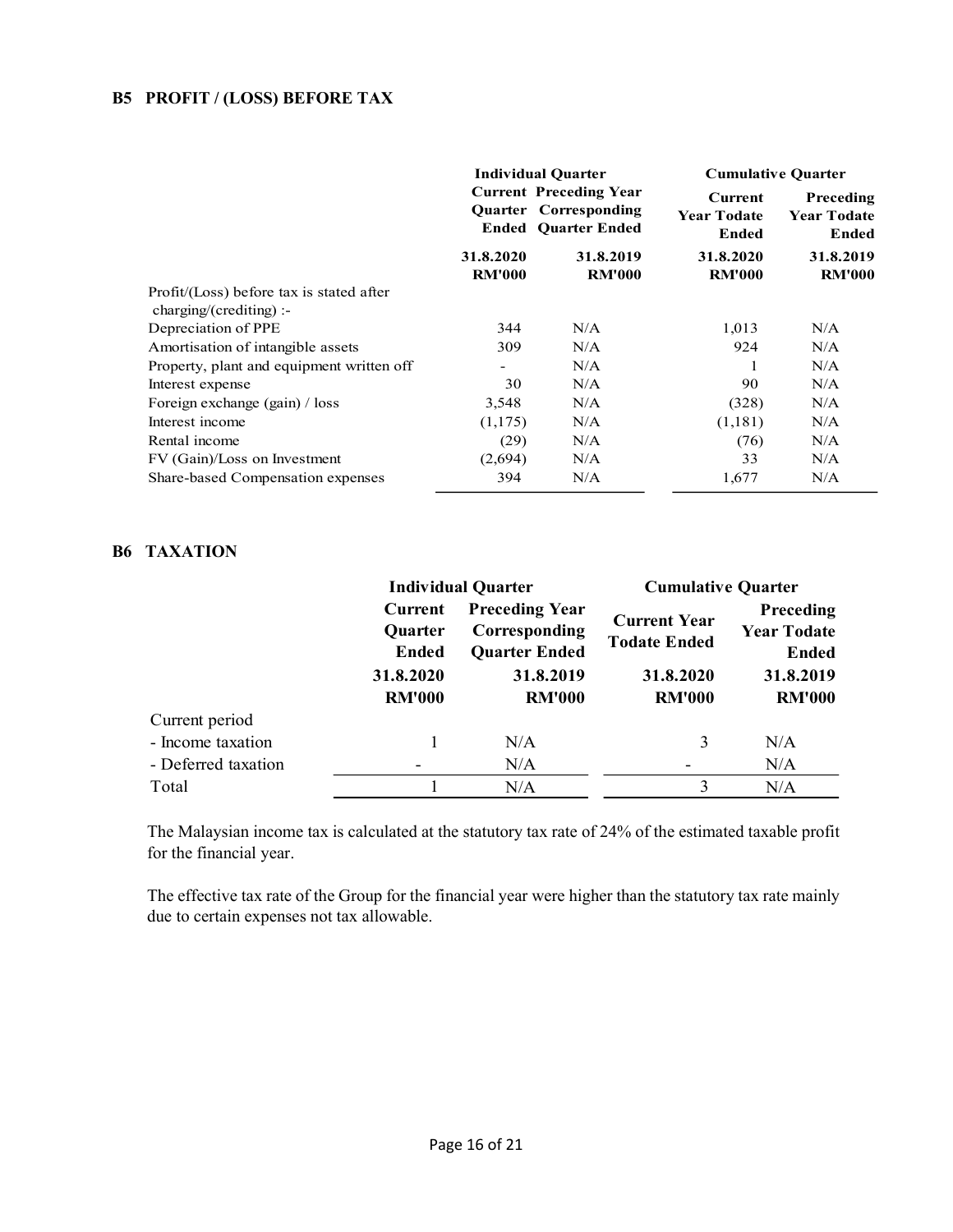#### B7 STATUS OF CORPORATE PROPOSALS

#### SHARE CONSOLIDATION AND RIGHTS ISSUE WITH WARRANTS

On 14 August 2020, the Company revised its proposal to undertake the followings:

- (i) Proposed consolidation of every 25 ordinary shares in NetX ("NetX Shares" or "Shares") into 1 NetX Share ("Share Consolidation"); and
- (ii) Proposed renounceable rights issue of up to 629,491,596 new Shares ("Rights Shares") together with up to 314,745,798 free detachable warrants in NetX ("Warrants C") on the basis of 6 Rights Shares together with 3 free Warrants C for every 2 existing Share (after the Proposed Share Consolidation) held by the entitled shareholders on an entitlement date to be determined ("Rights Issue with Warrants")

(Collectively, referred to as the "Proposals")

The proposals has approved by Bursa Securities on 17 August 2020 and approved by shareholders during Extraordinary General Meeting on 9 September 2020. The Share Consolidation has been completed following the listing and quotation of 209,830,512 Consolidated Shares on the ACE Market of Bursa Securities on 25 September 2020.

The Company had received valid acceptances and excess application for a total of 626,136,825 Right Shares, representing 99.47% subscription of the total number of Right Shares available for subscription under the Right Issue with Warrants. Successful applicants of the Right Shares will be given Warrants C on the basis of 1 Warrant C for every 2 Right Shares successfully subscribed for. The Right Shares and Warrant C are expected to be listed on the ACE Market of Bursa Securities on 3 November 2020.

## B8 STATUS OF UTILISATION OF PROCEEDS

#### A) STATUS OF UTILISATION OF PROCEEDS RAISED FROM SHARE ISSUANCE TO MACQUARIE BANK LIMITED

On 16 June 2017, the Company entered into a conditional subscription agreement with Macquarie Bank Limited ("Macquarie Bank") in relation to the proposed issuance and allotment of up to 500 million new ordinary shares in NetX to Macquarie Bank in accordance with the terms and conditions of the Subscription Agreement ("Proposed Share Issuance")

The Shares Issuance was completed on 19 January 2018. The 500 million Subscription Shares under the Share Issuance have fully subscribed by Macquarie Bank raising RM21,103,000 for the Company.

| <b>Purpose</b>                           | <b>Proposed</b><br><b>Utilisation</b><br>(RM'000) | Actual<br><b>Utilisation</b><br>(RM'000) | <b>Balance</b><br>(RM'000) | <b>Intended</b><br>Timeframe for<br><b>Utilisation</b> |
|------------------------------------------|---------------------------------------------------|------------------------------------------|----------------------------|--------------------------------------------------------|
| Development and marketing of MPEX System | 20,000                                            | 9,044                                    |                            | 10,956 Within 36 months                                |
| <b>Working Capital</b>                   | 323                                               | 323                                      |                            | Within 24 months                                       |
| Expenses for the Share Issuance          | 780                                               | 780                                      | $\overline{\phantom{0}}$   | Immediate                                              |
|                                          | 21,103                                            | 10,147                                   | 10,956                     |                                                        |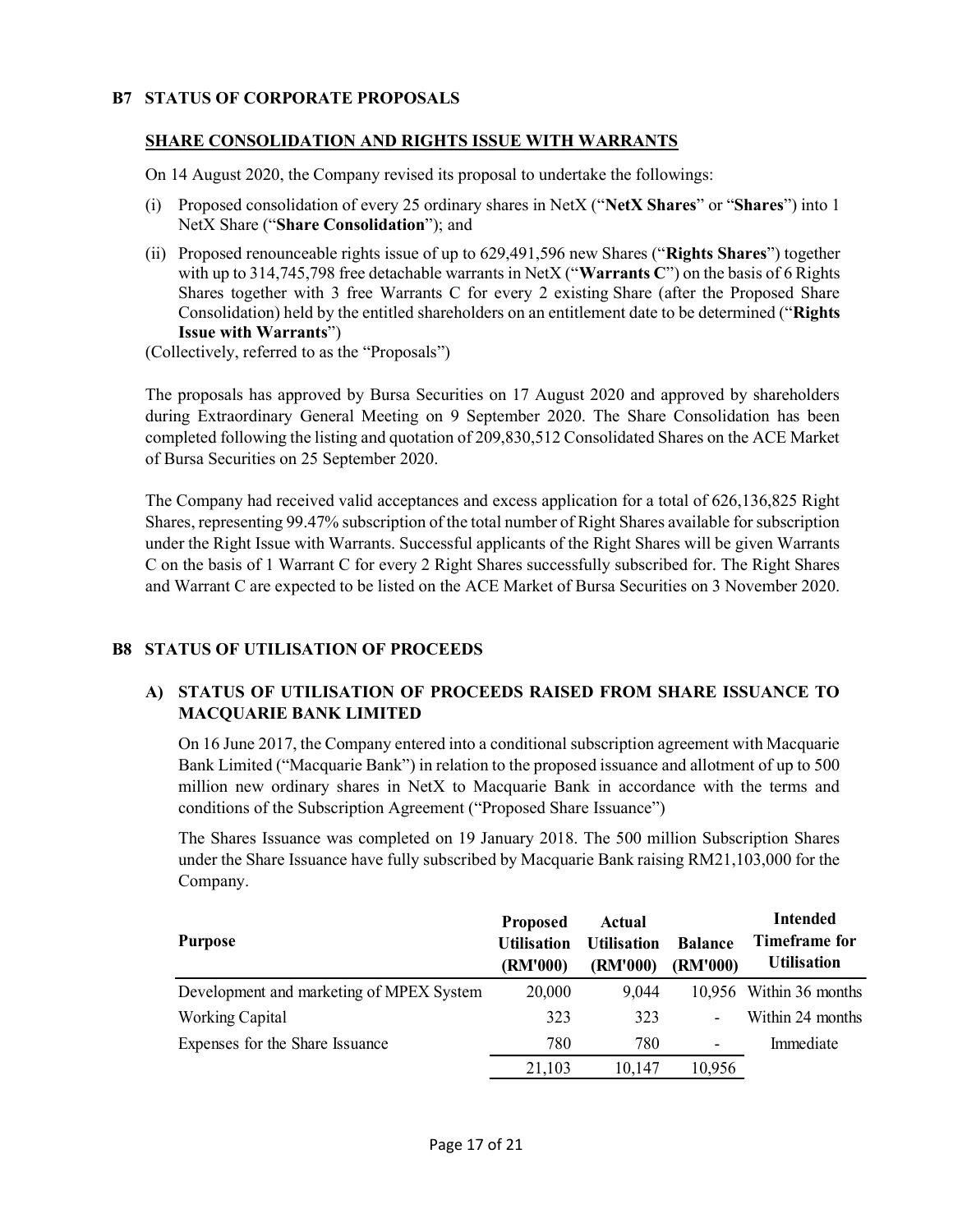#### B8 STATUS OF UTILISATION OF PROCEEDS (cont'd)

## B) PRIVATE PLACEMENT OF UP TO 10% OF THE TOTAL NUMBER OF ISSUED SHARES TO THIRD PARTY INVESTOR(S)

On 15 March 2018, The Company propose to undertake the private placement of new ordinary shares of up to 10% of the total number of issued shares of the Company to third party investor(s). The private placement was completed on 20 April 2018 following the listing and quotation of 243,998,000 placement shares at RM0.0271 per placement shares on the Ace Market of Bursa Securities, raising RM6,612,346 for the Company.

|                                                             | <b>Propose</b>  | Actual                                 |                          | <b>Intended for</b> |
|-------------------------------------------------------------|-----------------|----------------------------------------|--------------------------|---------------------|
|                                                             |                 | <b>Utilisation Utilisation Balance</b> |                          | <b>Timeframe</b>    |
| Purpose                                                     | <b>(RM'000)</b> | (RM'000) (RM'000)                      |                          | <b>Utilisation</b>  |
| Payallz's funding requirement for<br><b>Onliner Project</b> | 6.504           | 6,504                                  | $\overline{\phantom{a}}$ | Within 36 months    |
| Expenses for the Private Placement                          | 108             | 108                                    | $\overline{\phantom{a}}$ | Immediate           |
|                                                             | 6,612           | 6,612                                  | -                        |                     |

## C) PRIVATE PLACEMENT OF UP TO 30% OF THE TOTAL NUMBER OF ISSUED SHARES TO THIRD PARTY INVESTOR(S)

On 16 January 2019, the Company proposed to undertake the private placement of up to 30% of the total number of issued shares of the Company to third party investor(s). The Private Placement was completed on 21 November 2019, following the listing and quotation of 840,089,500 placement shares on the Ace Market of Bursa Securities, raising RM12,814,411 for the Company.

| <b>Purpose</b>                             | <b>Purpose</b><br><b>Utilisation</b><br>(RM'000) | Actual<br><b>Utilisation</b><br>(RM'000) | <b>Balance</b><br>(RM'000) | <b>Intended for</b><br>Timeframe<br><b>Utilisation</b> |
|--------------------------------------------|--------------------------------------------------|------------------------------------------|----------------------------|--------------------------------------------------------|
| Development of the GEM<br>application      | 6,000                                            | 6,000                                    |                            | Within 24 months                                       |
| Marketing costs for the GEM<br>application | 6,514                                            | 6,147                                    | 367                        | Within 24 months                                       |
| Expenses for the Private Placemer          | 300                                              | 300                                      |                            | Immediate                                              |
|                                            | 12,814                                           | 12,447                                   | 367                        |                                                        |

\*\* The Gem application has been rebranded to GemSpot and GemSpot Lite in December 2019. The balance of proceeds available will be channelled towards the marketing of the rebranded application.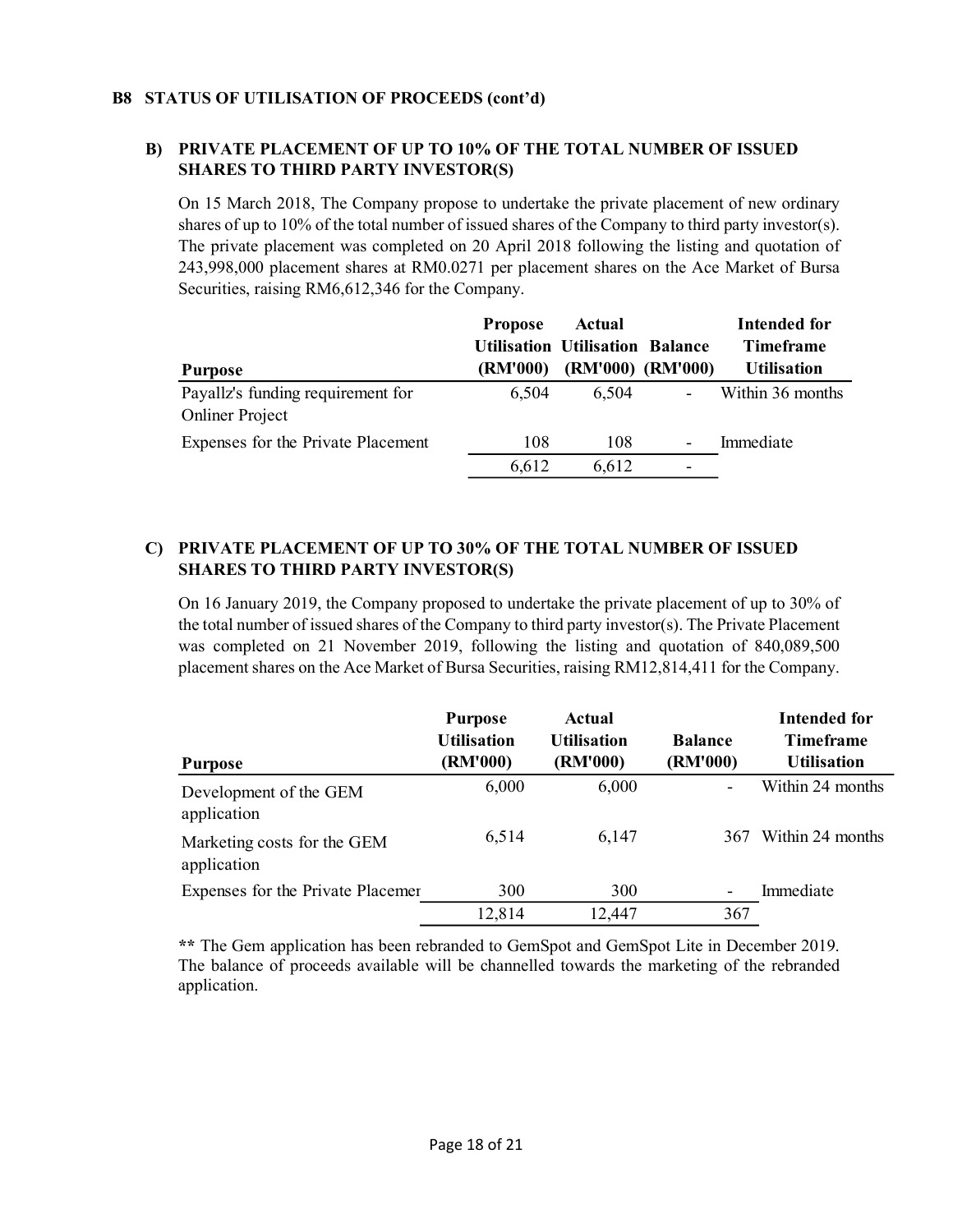#### B8 STATUS OF UTILISATION OF PROCEEDS (cont'd)

## D) PRIVATE PLACEMENT OF UP TO 10% OF THE TOTAL NUMBER OF ISSUED SHARES TO THIRD PARTY INVESTOR(S)

On 9 January 2020, the Company proposed to undertake private placement of up to 10% of total number of issued shares of the Company to independent third party investors. The Private Placement was completed on 21 April 2020 following the listing and quotation of 390,038,800 placement shares on the Ace Market of Bursa Securities, raising RM4,668,357 for the Company.

|                                                    | <b>Purpose</b><br><b>Utilisation</b> | Actual<br><b>Utilisation</b> | <b>Balance</b>           | Intended for<br><b>Timeframe</b> |
|----------------------------------------------------|--------------------------------------|------------------------------|--------------------------|----------------------------------|
| Purpose                                            | (RM'000)                             | (RM'000)                     | (RM'000)                 | <b>Utilisation</b>               |
| Rebranding and upgrading of the<br>GEM application | 4,573                                | 1,231                        |                          | 3,342 Within 12 months           |
| Expenses for the Private Placemer                  | 95                                   | 95                           | $\overline{\phantom{0}}$ | Immediate                        |
|                                                    | 4,668                                | 1,326                        | 3,342                    |                                  |

## E) PRIVATE PLACEMENT OF UP TO 10% OF THE TOTAL NUMBER OF ISSUED SHARES TO THIRD PARTY INVESTOR(S)

On 29 May 2020, the Company proposed to undertake the private placement of up to 10% of the total number of issued shares of the Company (excluding treasury shares) to third party investors. The Private Placement was completed on 16 June 2020 following the listing and quotation of 459,891,000 placement shares on the Ace Market of Bursa Securities, raising RM4,690,888 for the Company

|                                            | <b>Purpose</b><br><b>Utilisation</b> | Actual<br><b>Utilisation</b> | <b>Balance</b>           | <b>Intended for</b><br><b>Timeframe</b> |
|--------------------------------------------|--------------------------------------|------------------------------|--------------------------|-----------------------------------------|
| <b>Purpose</b>                             | (RM'000)                             | (RM'000)                     | (RM'000)                 | <b>Utilisation</b>                      |
| Enhancement of GemSpot and<br>GemSpot Lite | 4,581                                | 151                          |                          | 4,430 Within 12 months                  |
| Expenses for the Private Placemer          | 110                                  | 110                          | $\overline{\phantom{0}}$ | Immediate                               |
|                                            | 4,691                                | 261                          | 4,430                    |                                         |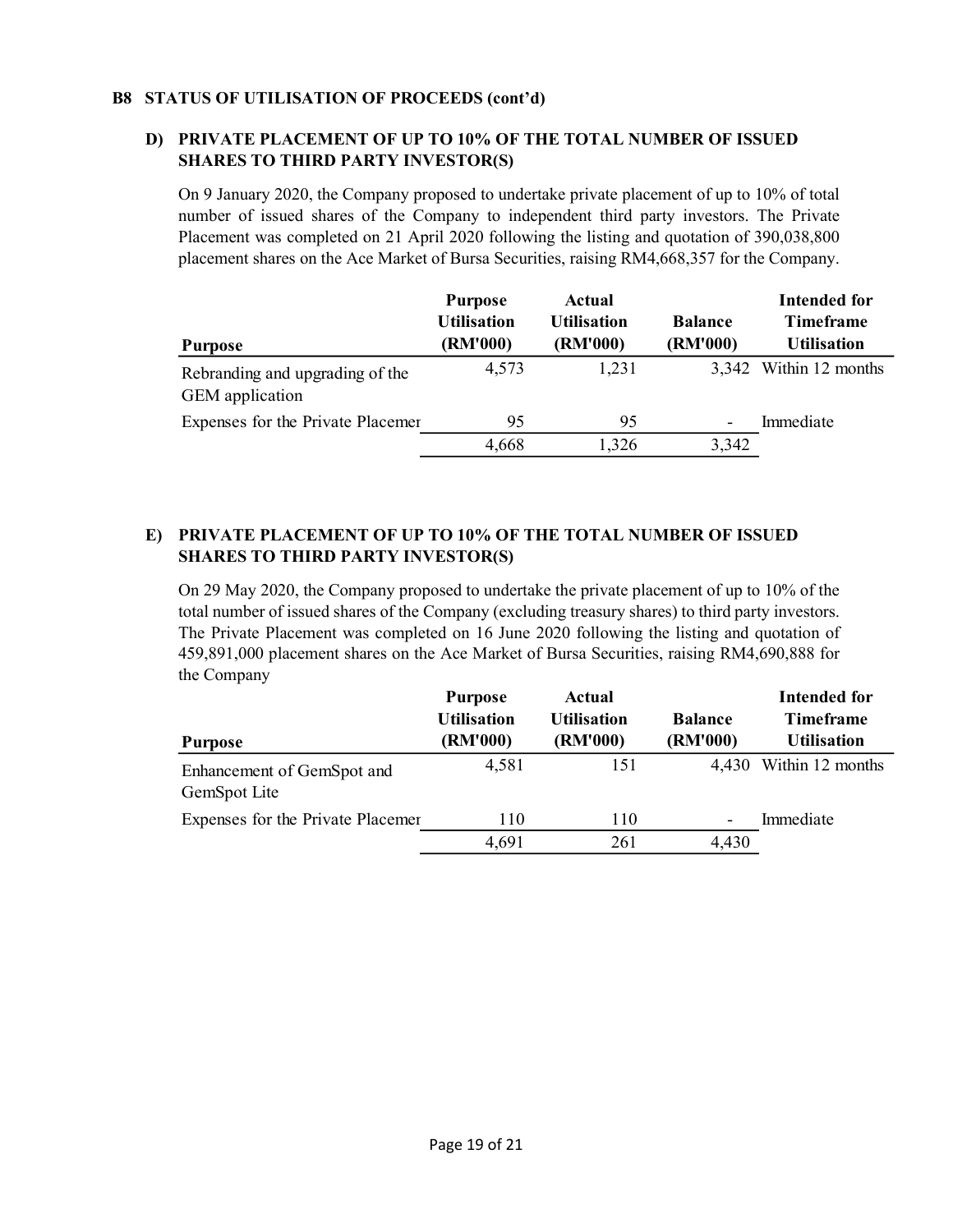#### B9 GROUP BORROWINGS AND DEBT SECURITIES

|                             | As at<br>31.8.2020<br><b>Unaudited</b><br><b>RM'000</b> | As at<br>30.11.2019<br><b>Audited</b><br><b>RM'000</b> |
|-----------------------------|---------------------------------------------------------|--------------------------------------------------------|
| <b>Short term borrowing</b> |                                                         |                                                        |
| Term loan - Secured         | 283                                                     | 329                                                    |
| Long term borrowing         |                                                         |                                                        |
| Term loan - Secured         | 1.714                                                   | 1.779                                                  |

The term loans is denominated in Ringgit Malaysia and the interest rate of the term loan at the reporting date is 3.69% per annum.

#### B10 DIVIDEND PAYABLE

No dividend was declared or paid in current quarter and year to date ended 31 August 2020.

#### B11 EARNINGS PER SHARE

(a) Basic

Basic earnings per share is calculated by dividing the profit/(loss) attributable to ordinary equity holders of the Company by the weighted average number of ordinary shares in issue during the period. The basic earnings per share was calculated as follows:

|                                     | <b>Individual Quarter</b>       |                                                                |                                            | <b>Cumulative Quarter</b>                                 |  |
|-------------------------------------|---------------------------------|----------------------------------------------------------------|--------------------------------------------|-----------------------------------------------------------|--|
|                                     | <b>Current Ouarter</b><br>Ended | <b>Preceding Year</b><br>Corresponding<br><b>Ouarter Ended</b> | <b>Current Year</b><br><b>Todate Ended</b> | <b>Preceding Year</b><br><b>Todate Ended</b><br>31.5.2019 |  |
|                                     | 31.8.2020                       | 31.5.2019                                                      | 31.8.2020                                  |                                                           |  |
| Net profit/(loss) attributable to   |                                 |                                                                |                                            |                                                           |  |
| owners of the parent (RM)           | (1,303,000)                     | N/A                                                            | (2,028,000)                                | N/A                                                       |  |
| Weighted average number of          |                                 |                                                                |                                            |                                                           |  |
| ordinary shares                     | 4,624,933,444                   | N/A                                                            | 4,340,358,900                              | N/A                                                       |  |
| Basic profit/(loss) per share (sen) | (0.03)                          | N/A                                                            | (0.05)                                     | N/A                                                       |  |